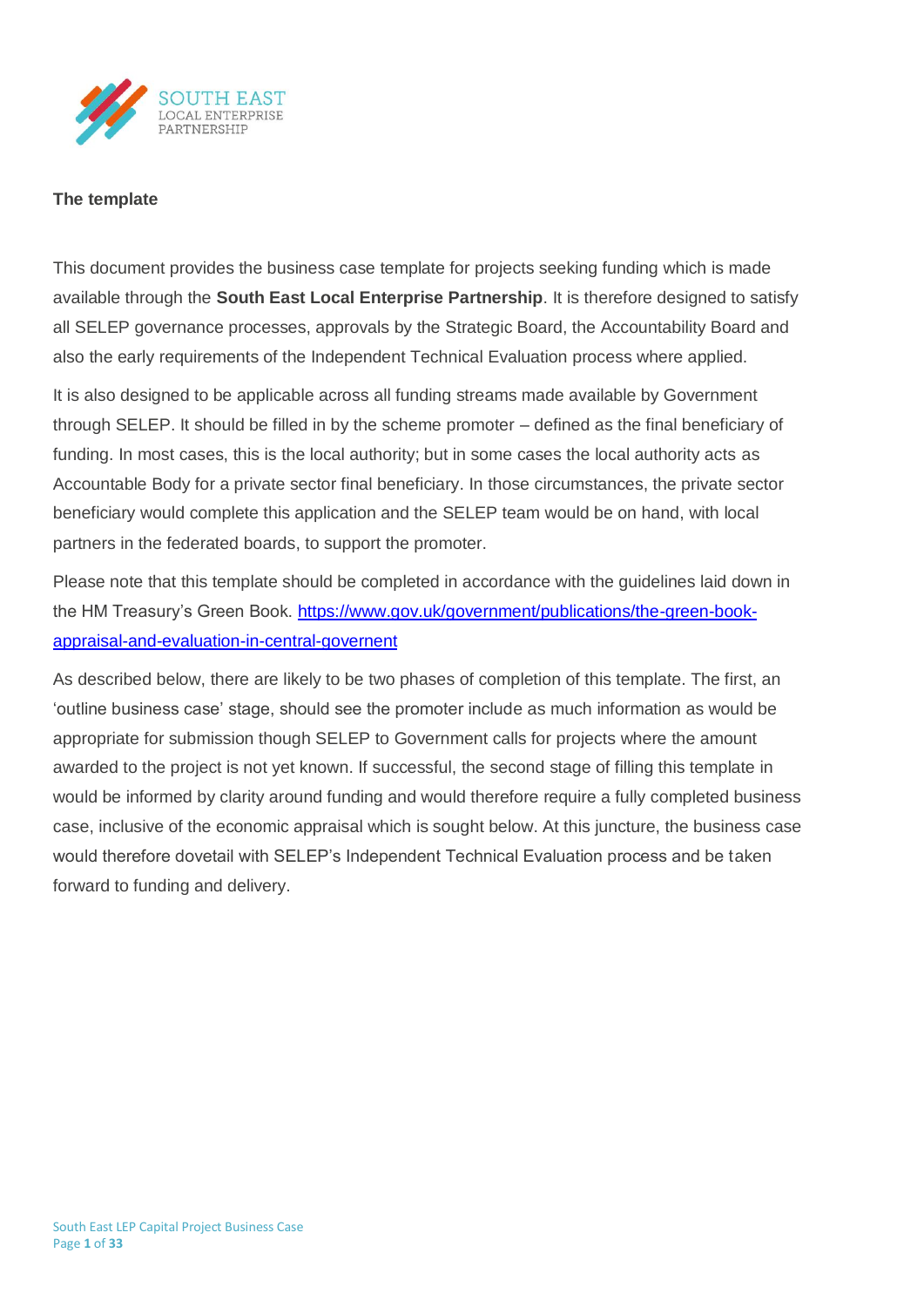

## **The process**

This document forms the initial SELEP part of a normal project development process. The four steps in the process are defined below in simplified terms as they relate specifically to the



LGF process. Note – this does not illustrate background work undertaken locally, such as evidence base development, baselining and local management of the project pool and reflects the working reality of submitting funding bids to Government. In the form that follows:

| <b>Version control</b> |                    |
|------------------------|--------------------|
| <b>Document ID</b>     | <b>BexCre SOBC</b> |
| <b>Version</b>         | 1.0                |
| <b>Author</b>          | <b>Ben Hook</b>    |
| <b>Document status</b> | <b>Draft</b>       |
| <b>Authorised by</b>   |                    |
| <b>Date authorised</b> |                    |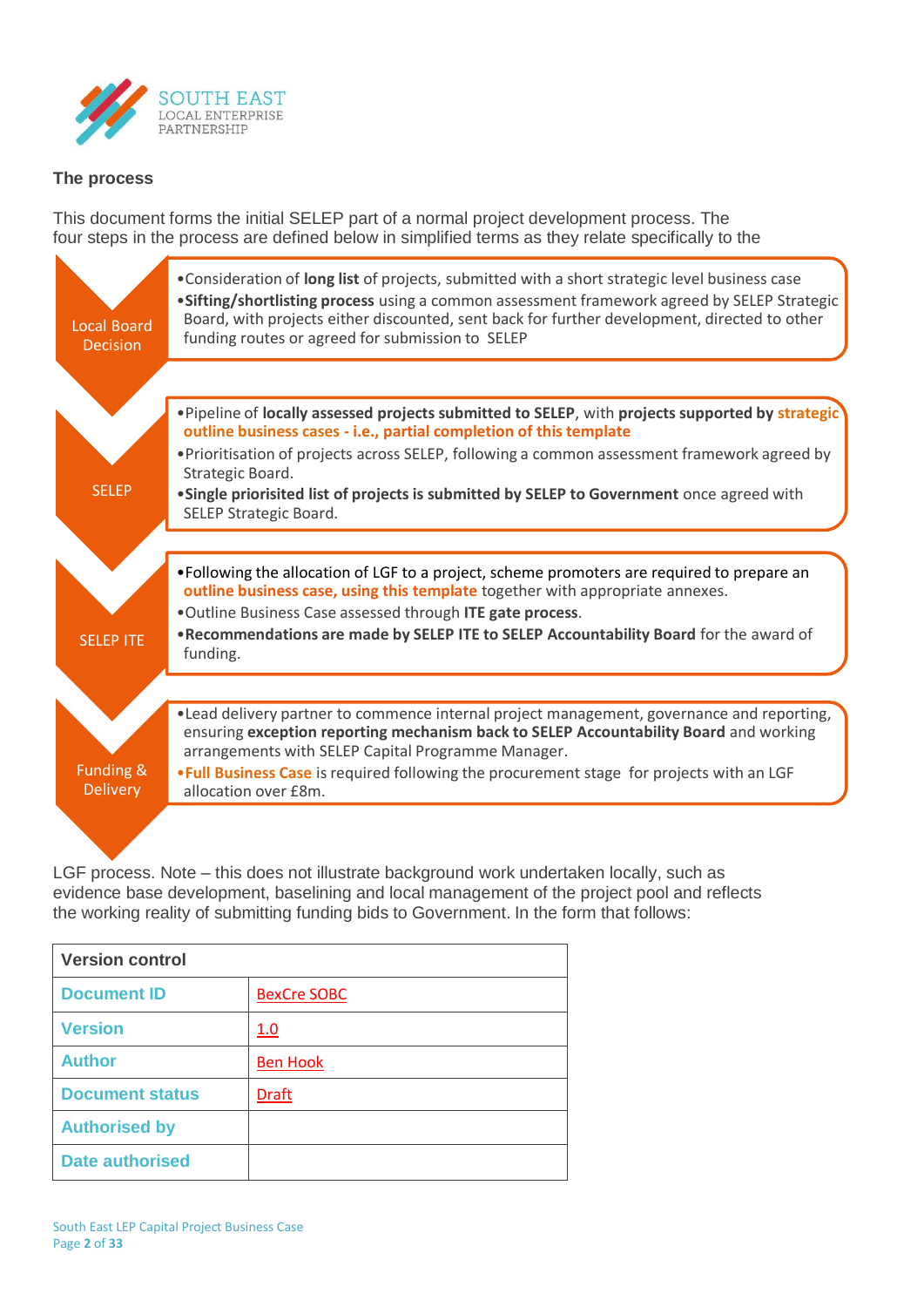

## 1. PROJECT OVERVIEW

- 1.1. Project name: *Bexhill Creative Workspace*
- 1.2. Project type: *Site development for use by a target growth sector.*
- 1.3. Federated Board Area: *East Sussex*
- *1.4.* Lead County Council / Unitary Authority: *East Sussex*
- 1.5. Development location: *18-40 Beeching Road, Bexhill on Sea, East Sussex, TN39 3LJ*

### 1.6. Project Summary:

£960,000 of Local Growth Fund investment is required as a contribution towards the development of low cost creative workspace through the redevelopment of a former food production facility located on the Beeching Road industrial estate in Bexhill. As part of the drive to create a diverse range of low-cost workspace for creative industries Rother District Council are looking to redevelop a long stalled site in an important growth location for the town. The site had been used by Premier Foods for the production of their Sharwood's brand products until 2004 when it closed with the loss of 250 local jobs.

The facility has remained largely unused since and currently sits empty with little prospect of letting. RDC plan to use the footprint and shell of the existing building, focussing redevelopment to the interiors, roof and accesses, to create 6 light industrial units specifically for purpose of attracting new creative industries in to the town.

#### 1.7. Delivery partners:

*[List all delivery partners and specify the lead applicant and nature of involvement, as per the table below.]*

| <b>Partner</b>                                                         | Nature of involvement<br>(financial, operational etc.) |
|------------------------------------------------------------------------|--------------------------------------------------------|
| Rother District Council (Lead   Site Owner and Developer<br>Applicant) |                                                        |
|                                                                        |                                                        |
|                                                                        |                                                        |
|                                                                        |                                                        |

## 1.8. Promoting Body:

*Rother District Council*

## *1.9.* Senior Responsible Owner (SRO):

*Ben Hook – Head of Acquisitions, Transformation and Regeneration, Rother District Council*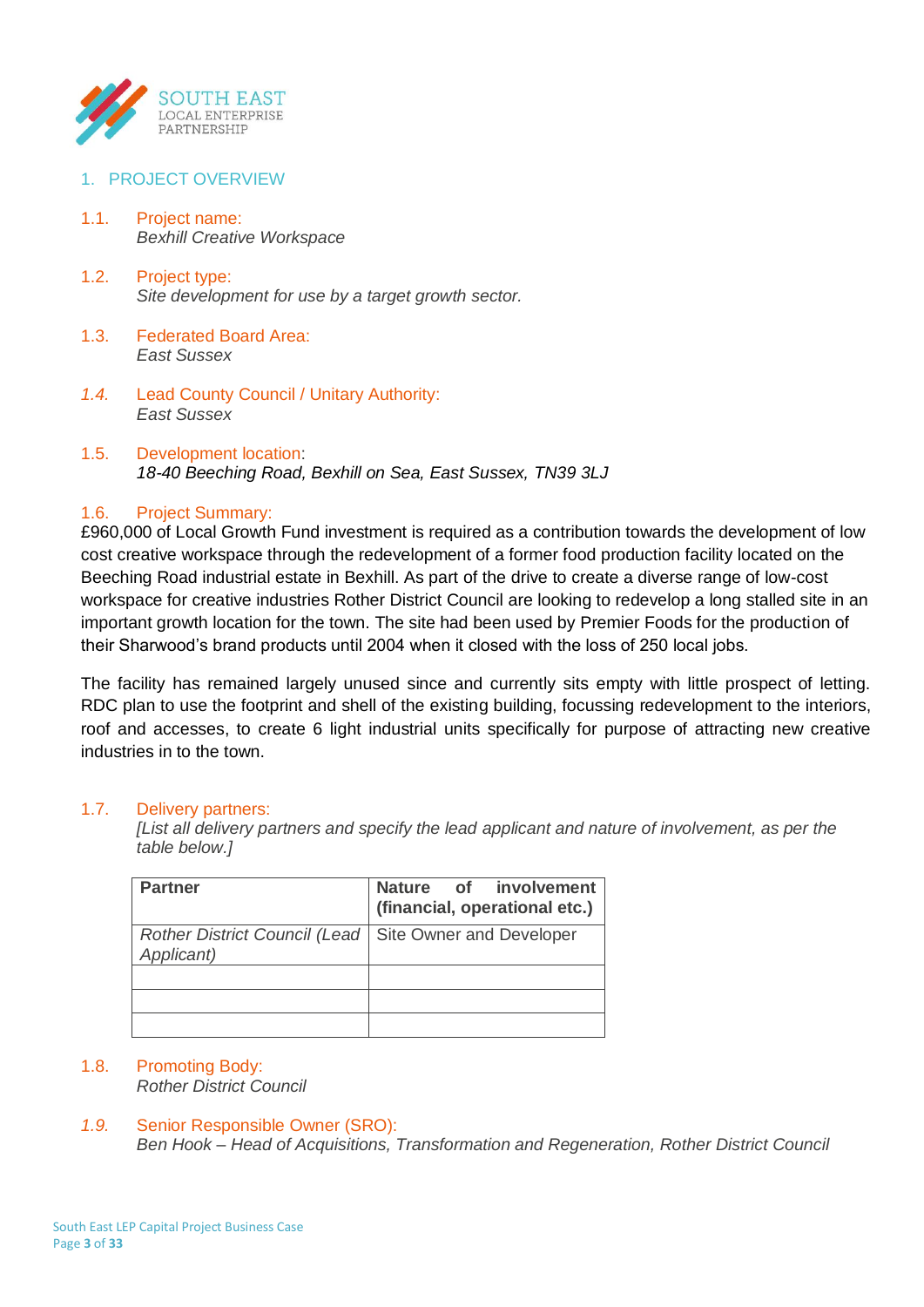

## *1.10.* Total project value and funding sources:

*[Specify the total project value, how this is split by funding sources, any flexibility in funding scale and profile and any constraints, dependencies or risks on the funding sources, as per the table below.]*

| <b>Funding</b><br>source      | Amount $(E)$ | <b>Flexibility of funding scale</b><br>or profile    | <b>Constraints, dependencies</b><br>or risks and mitigation                                                                                                               |
|-------------------------------|--------------|------------------------------------------------------|---------------------------------------------------------------------------------------------------------------------------------------------------------------------------|
| <b>RDC</b>                    | £0.8m        | Up to $£1m - but will impact$<br>final use potential | Funding currently<br>only<br>approved for land purchase<br>(£0.8m). Additional funding<br>would require Full Council<br>approval. Low risk of refusal<br>for this funding |
| LGF                           | £0.96m       | <b>Outlined in Options Appraisal</b>                 |                                                                                                                                                                           |
| <b>Total project</b><br>value | £1.76m       |                                                      |                                                                                                                                                                           |

## 1.11. SELEP funding request, including type (LGF, GPF etc.):

Local Growth Fund - £960,000. This will not constitute State Aid as covered by General Block Exemption Regulations Article 56 – Aid for Local Infrastructures

### *1.12.* Exemptions:

This scheme has not been retained by DfT and is valued at less than £8m, therefore would be exempt from Gates 4-5 is the scheme appraisal process. (as per 5.4.7 Assurance Framework) The scheme is valued at less than £2m and therefore a proportionate approach has been taken in the development of an economic appraisal.

# 1.13. Key dates:

| <b>Key Milestones</b>    | <b>Description</b>         | <b>Indicative Date</b>  |
|--------------------------|----------------------------|-------------------------|
| Purchase of land         | Buyout of headlease from   | Dec 2018                |
|                          | Mars Pension fund - Agreed |                         |
|                          | in Principle               |                         |
| External funding awarded |                            | June 19                 |
| Planning application     | Minor amendments to the    | <b>July 2019</b>        |
| submitted                | fabric of the building     |                         |
| Submission of OBC to ITE |                            | <b>July 2019</b>        |
| Planning application     |                            | September 2019          |
| determined               |                            |                         |
| Determination of OBC     |                            | September 2019          |
| Procurement of           |                            | <b>July 2019</b>        |
| contractor               |                            |                         |
| Appointment of           |                            | September 2019          |
| contractor               |                            |                         |
| Construction period      | 8 months                   | October 2019 - May 2020 |
| Defects and snagging     |                            | 6 months                |
| period                   |                            |                         |
|                          |                            |                         |

#### 1.14. Project development stage: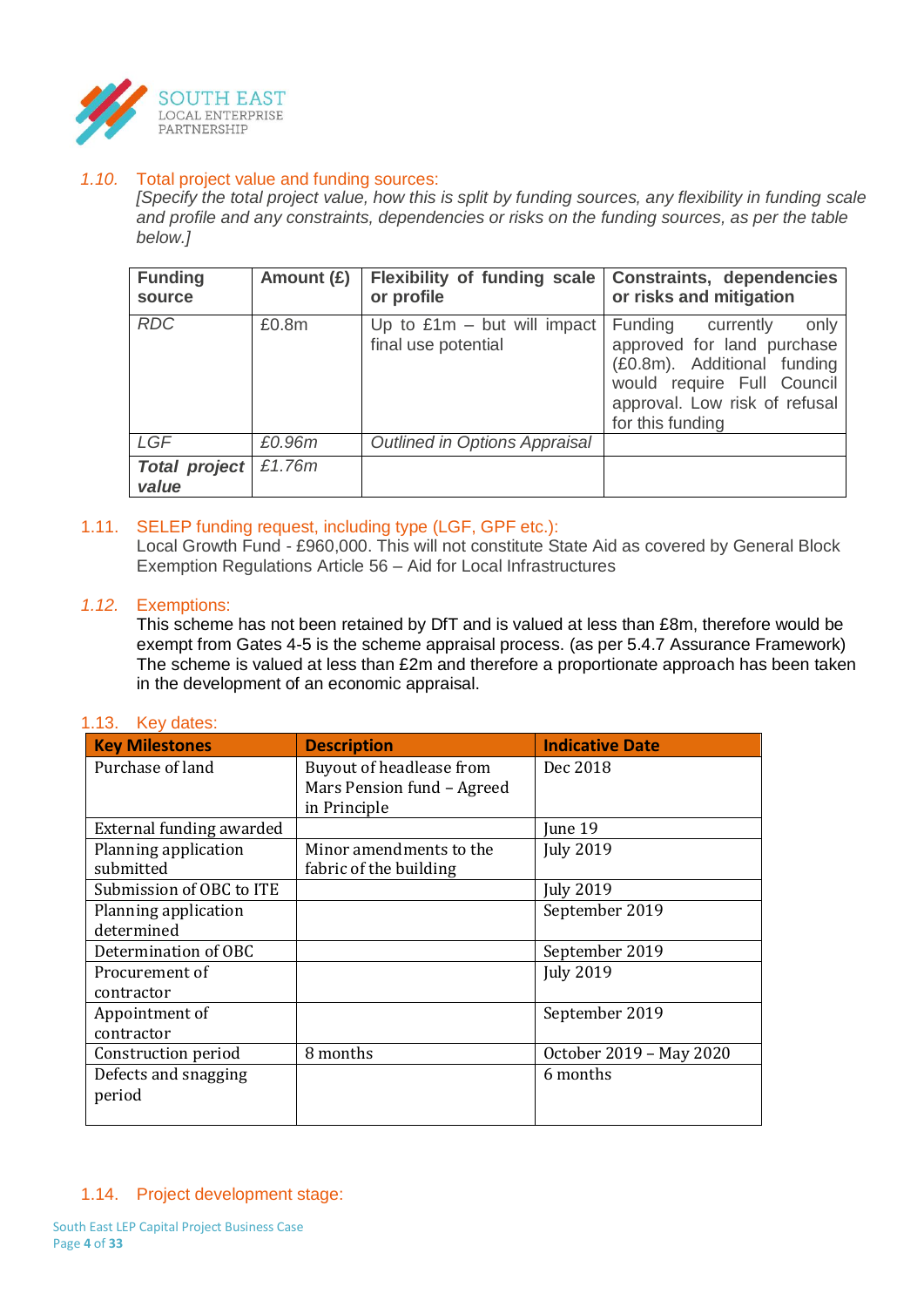

| Project development stages completed to date |                                                                                                                                                                                                          |                                                                             |                  |  |
|----------------------------------------------|----------------------------------------------------------------------------------------------------------------------------------------------------------------------------------------------------------|-----------------------------------------------------------------------------|------------------|--|
| Task                                         | <b>Description</b>                                                                                                                                                                                       | <b>Outputs</b><br>achieved                                                  | <b>Timescale</b> |  |
| Site survey and<br>conditions report.        |                                                                                                                                                                                                          | A report outlining<br>the current<br>condition of the<br>buildings on site. | September 2018   |  |
| Options report                               | A report on the<br>options for<br>refurbishing the<br>existing buildings<br>building                                                                                                                     |                                                                             |                  |  |
| <b>Task</b>                                  | Project development stages to be completed<br><b>Description</b>                                                                                                                                         |                                                                             | <b>Timescale</b> |  |
| <b>Architect Drawings</b>                    | Full drawings and plans to drawn up by<br>the architect.                                                                                                                                                 |                                                                             | <b>July 2019</b> |  |
| Planning<br>application                      | If we progress with the preferred option<br>this scheme would require planning<br>permission, as it involves an increase in<br>the height of the eaves to accommodate<br>potential for mezzanine inside. | July<br>2019<br>September 2019                                              |                  |  |
| Procurement of a<br>contractor               | Following the development of a preferred<br>option, a contractor would be procured<br>through an approved framework                                                                                      | July<br>2019<br>September 2019                                              |                  |  |

#### 1.15. Proposed completion of outputs:

This scheme will be delivered in a single phase, with full completion by March 2020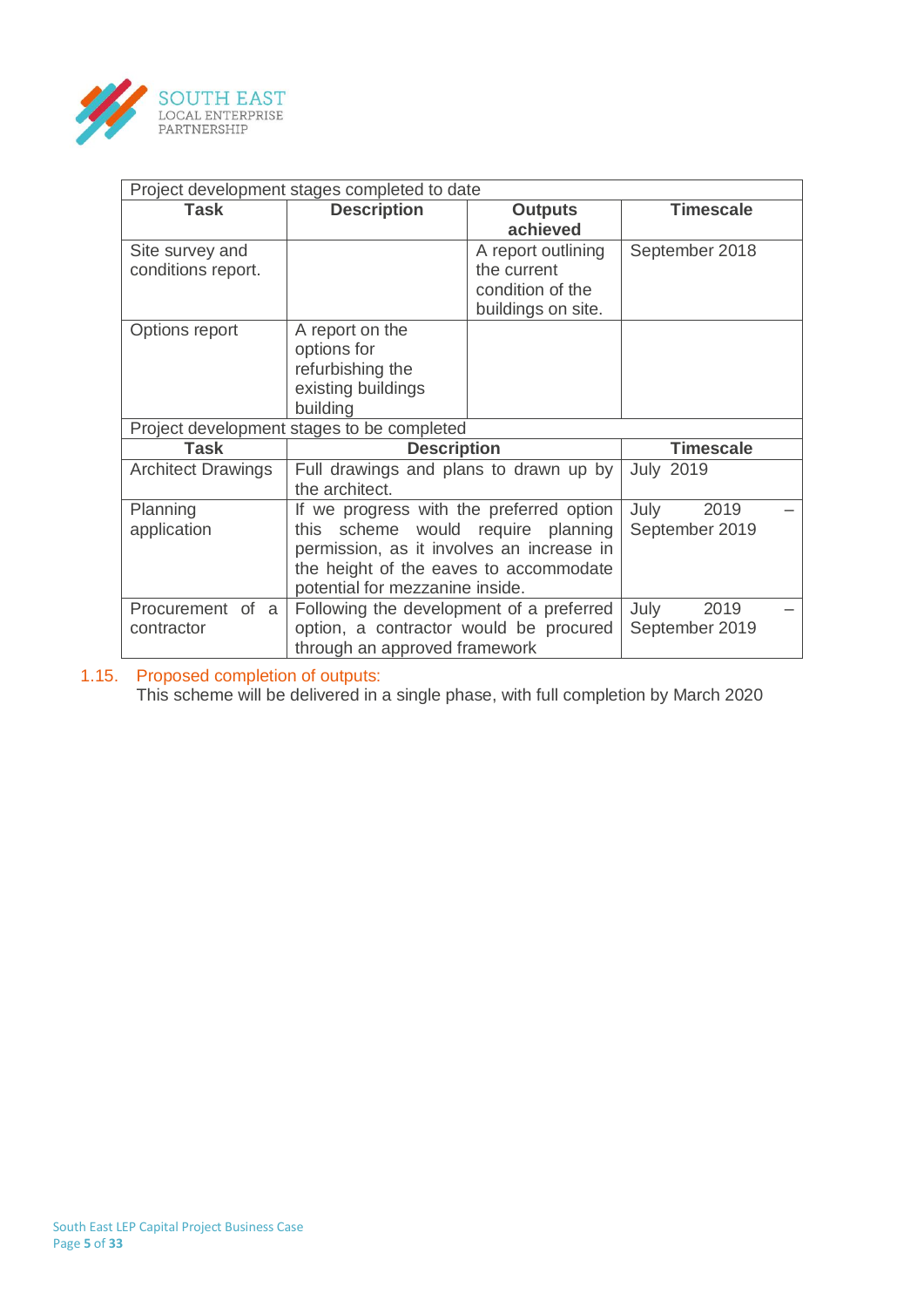

### 2. STRATEGIC CASE

*The Strategic Case should present a robust case for intervention, and demonstrate how the scheme contributes to delivering the SELEP Strategic Economic Plan (SEP) and SELEP's wider policy and strategic objectives. It includes a rationale of why the intervention is required, as well as a clear definition of outcomes and the potential scope for what is to be achieved.*

*The outlook and objectives of the Strategic Case need should, as far as possible, align with the Monitoring and Evaluation and Benefits Realisation Plan in the Management Case.*

### *2.1.* Scope / Scheme Description:

Bexhill has an international reputation in high quality visual arts practice and appreciation - and it is the drive behind this community that may provide the most obvious draw for creative people in this town. Bexhill needs to be distinctive from neighbouring Hastings and Eastbourne – both investing heavily in tech, music and events-led creative industries growth. With a clear offer for visual artists, both traditional and cutting-edge, a new narrative can be written about Bexhill as a place to work, play and visit.

Investing in work space is itself more of an art than a science, and there are a number of ingredients that need to be in place in order to maximise both economic and cultural return. As such RDC recently commissioned an economic impact study that focussed on three Bexhill sites varying in size and use potential. (attached as appendix A)

One thing that has become clear since the production of this study is that there is a fourth type of work space, for which there is a great demand by creative industries, that was not included within this review. It is the ambition of RDC to fill this gap through the provision of flexible light industrial space, specifically for the use and development of creative industries in the town.

#### *2.2.* Location description:

The site is part of a former food production facility located on the Beeching Road industrial estate in Bexhill. The site had been used by Premier Foods for the production of their Sharwood's brand products until 2004 when it closed with the loss of 250 local jobs. The facility has remained largely unused since and currently sits empty with little prospect of letting. Half of the site is still economically active with Screwfix and Phase electrical both having trade counters in the building opposite the disused block.

#### *2.3.* Policy context:

Located at the heart of the A259/A21 Growth Corridor, Bexhill has been a key investment area for the SE LEP. It has also demonstrated the greatest progress in delivering benefits against schemes delivered and represents a safer investment for funding against weaker performing areas. Identified as a category 'c' European economic assistance area it is clear that Bexhill needs to continue to be a priority recipient of economic development funding.

## **SELEP Strategic Priorities**

The SE LEP Local Growth Fund Round 3 bid to government highlighted 5 key themes for investment. 4 projects in the Job Creation and Enterprise Zones theme were awarded £16.3m between them highlighting that such projects continue to be a priority for the SE LEP. This project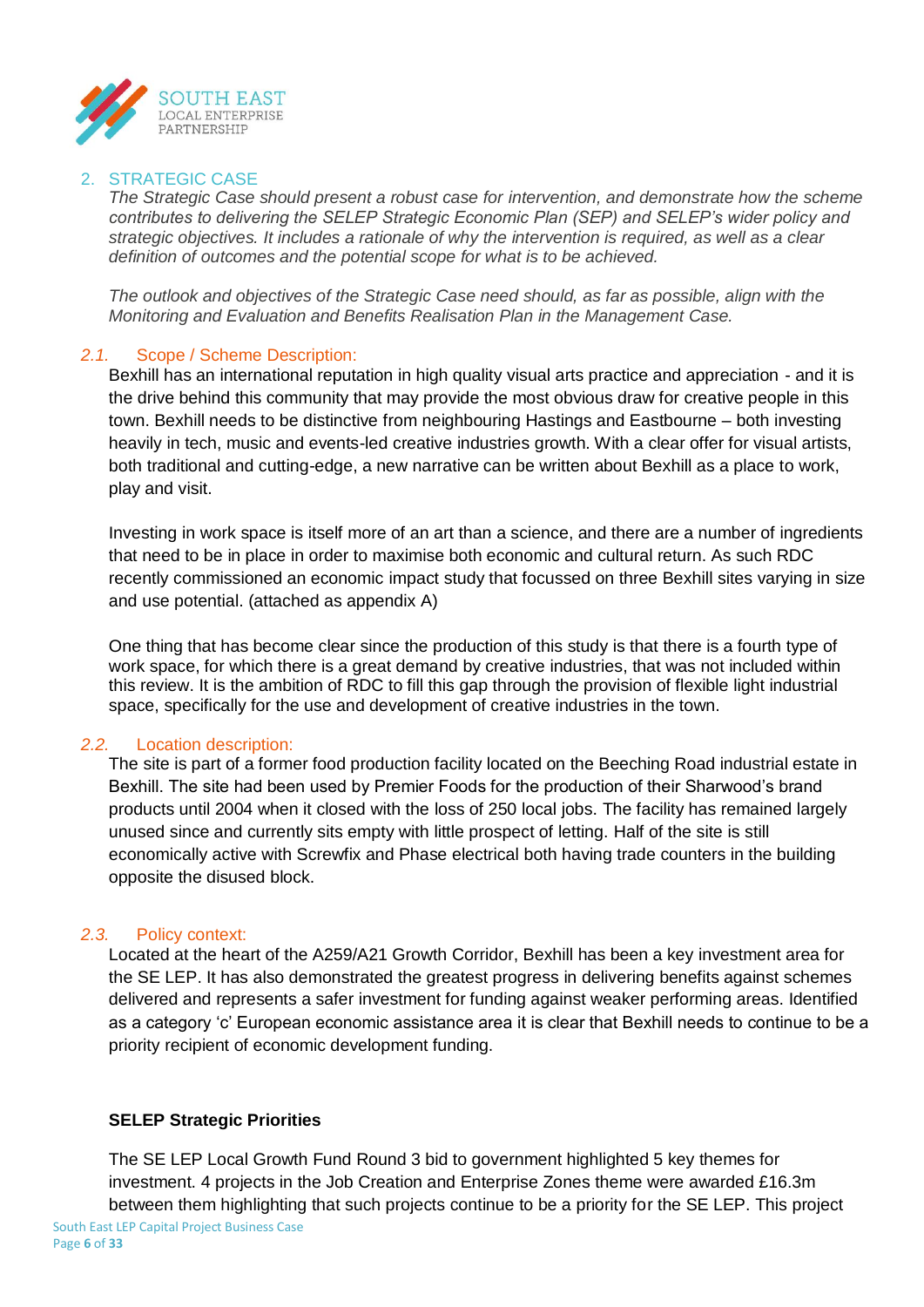

also aligns with SE LEP's strategic objectives for the cultural industry, which it supports through its sub group – South East Creative Economy Network (SECEN). SECEN is currently developing a creative workspace strategy which this project aims to support through the development of flexible light industrial space specifically for that use.

## **Building on existing investment**

Bexhill has been a priority recipient of Local Growth Funds in rounds 1-3, this investment has been primarily for improving transport infrastructure, opening up land for development, and development of large new commercial buildings. The success being shown at the North East Bexhill urban extension demonstrates the return on investment potential in the town. This scheme will start the process of regenerating the existing industrial area of the town close to the town centre. Existing investment in the area:

- Hastings and Bexhill Movement and Access Package
- North Bexhill Access Road
- East Sussex Strategic Growth Project

## **East Sussex Growth Strategy**

This strategy identifies the East Sussex Coastline as one of its greatest attractions whilst also ighlighting the need for investment in the built environment of our coastal towns (s.5.9). The associated public realm improvements that will be brought forward as part of this scheme are key to delivering on this ambition and achieving the stated aims.

## **East Sussex Cultural Strategy**

Priority 2 of the ESCS describes the creation of an environment which enables the cultural and creative economy to expand. Using it links the to the De La Warr Pavillion, Bexhill has ambitions to grow as a centre for creative industry, and ensuring a strong and diverse workspace offer is essential to that growth.

# **RDC Corporate Plan**

This project addresses elements across all four core aims, but specifically addresses the following sub-targets:

- Increasing revenue income
- Increasing employment and skills
- Town Centre improvement
- Manage special development

Bexhill Town Centre Strategy: This project supports three of the Bexhill Town Centre Strategy's primary aims:

- Investment/Development opportunities
- Built Environment

## *2.4.* Need for intervention:

As a result of the transport infrastructure improvements, there is a growing rental market in Bexhill for small light industrial units. This has also lead to an increase in proposed development for such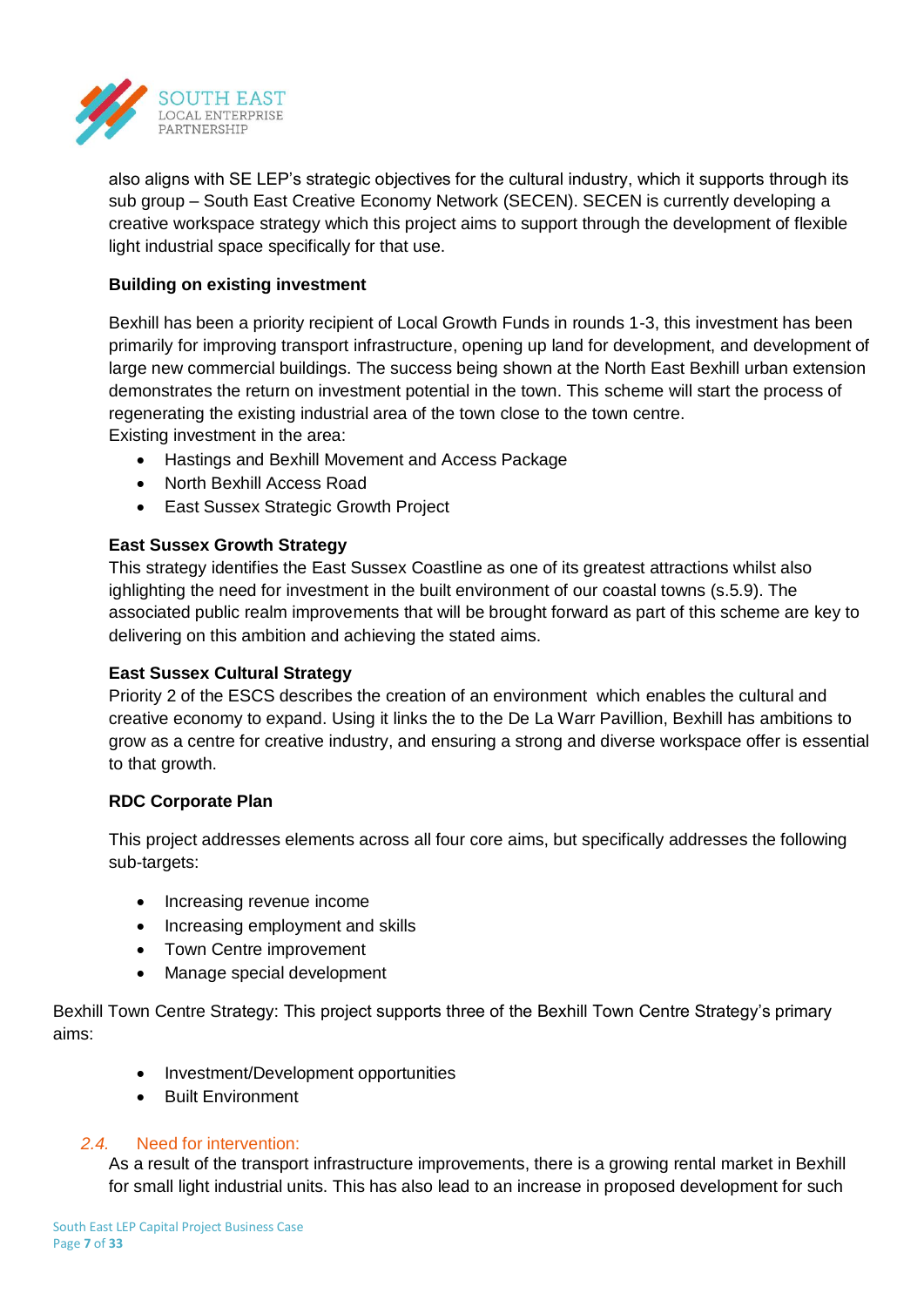

units with 3 sites due to bring forward planning applications in the coming year. These new developments will cater for a variety of business types and will attract a healthy commercial return for speculative developers.

As is often the case with redevelopment it is the low financial yield businesses that, where previously thriving, will suffer in a competitive property environment. Artists and the creative industries are quite often the first businesses to lose out to higher turnover, higher margin businesses.

Like many coastal and rural communities, Rother experiences a significant exodus of young creatives who head to London and Brighton in search of opportunity. Located within a 5 minutes' walk from the internationally renowned De La Warr Pavillion (DLWP), the proposed site would offer the opportunity for artists and creative businesses to access a range of networks and contacts that would not be available in other towns.

In order to support this important growth sector it is necessary that dedicated workspace is found for the industry. Most artists do not generate a level of income from their practice that would support commercial rents; therefore, rents for studio space need to be set at an affordable rate or some ongoing support or subsidy will be necessary.

## 2.5. Sources of funding:

RDC has explored a number of different funding sources for this scheme including PWLB loans and funding from our own reserves. As with many local authorities RDC is currently experiencing significant pressure on resources, and as such to fund this project out of our limited reserve would put future delivery of services at risk.

Whilst prudential borrowing is an option for this scheme it would not address the viability gap presented by making this workspace available for the development of the local creative economy.

## *2.6.* Impact of non-intervention (do nothing):

Whilst this site has been disused for 14 years it is safe to assume that eventually a developer would see potential value in the land. Timescales for this could be unknown, the existing head lease owner have demonstrated their unwillingness to invest in the site and with there being only 49 years remaining on the lease it is, with each passing year, less likely that a different investor will take over the site. Due to the business rates impact on the existing site owner of the empty half of the site it is possible that in the short to medium term they may choose to demolish the existing building

#### *2.7.* Objectives of intervention:

#### Project Objectives

Objective 1: To create 1599sqm of b1 light industrial space across 6 units for the specific use of creative industry businesses.

Objective 2: To create entry level and starter jobs for young creatives in the area Objective 3: Work with the De La Warr Pavillion to access local networks and create a programme of development for local creatives which includes low cost space to work.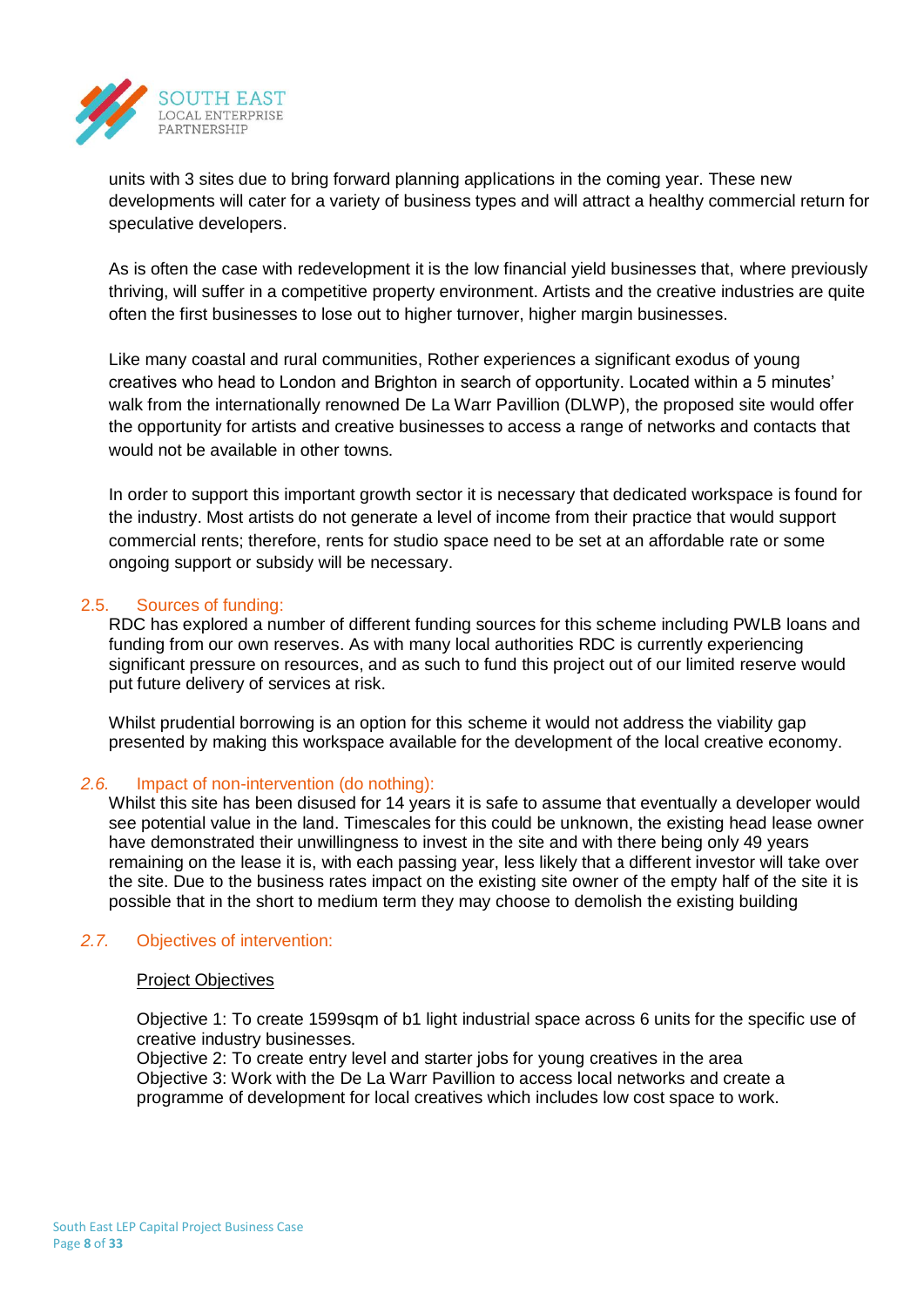

Problems or opportunities the project is seeking to address

Problem / Opportunity 1: The overall lack and variety of affordable workspace for creative industries. Success in the local light industrial market has raised rents to a level that excludes creative start-ups

Problem / Opportunity 2: The lack of jobs and opportunities for young creatives looking to break into the industry. Many college graduates leave the area whilst those going away for University do not return.

Problem / Opportunity 3: We have an internationally renowned arts venue in the De La Warr Pavillion which has not yet led to a significant growth in the local creative economy.

|             | Problems / opportunities identified in Need for Intervention<br>section                                     |   |  |  |  |  |
|-------------|-------------------------------------------------------------------------------------------------------------|---|--|--|--|--|
|             | Problem /<br>Problem /<br>Problem /<br><b>Opportunity 1</b><br><b>Opportunity 3</b><br><b>Opportunity 2</b> |   |  |  |  |  |
|             |                                                                                                             |   |  |  |  |  |
| Objective 1 |                                                                                                             |   |  |  |  |  |
| Objective 2 |                                                                                                             | х |  |  |  |  |
| Objective 3 |                                                                                                             | х |  |  |  |  |

## *2.8.* Scheme dependencies:

#### **Project dependencies and risks:**

**Finance:** PWLB loan money already agreed through democratic governance.

**Land Ownership:** Land has now been acquired and is within the control of the Council.

**Programme:** We would be looking to conduct a tender process for the construction works following any award. Although initial authorisation for the money would be made in December, it is not yet clear whether we would require planning permission for the works. If not the programme could proceed quicker that the indicative process outlined above.

**Costs:** Costs for the work are only indicative at this point and will only become more certain only once a full tender process has been undertaken.

### *2.9.* Key risks:

*[Specify the key risks affecting delivery of the scheme and benefit realisation e.g. project dependencies, stakeholder issues, funding etc. Information on risk mitigation is included later in the template. This section should be kept brief and refer to the main risk register in the Management Case; max. 0.5 page.]*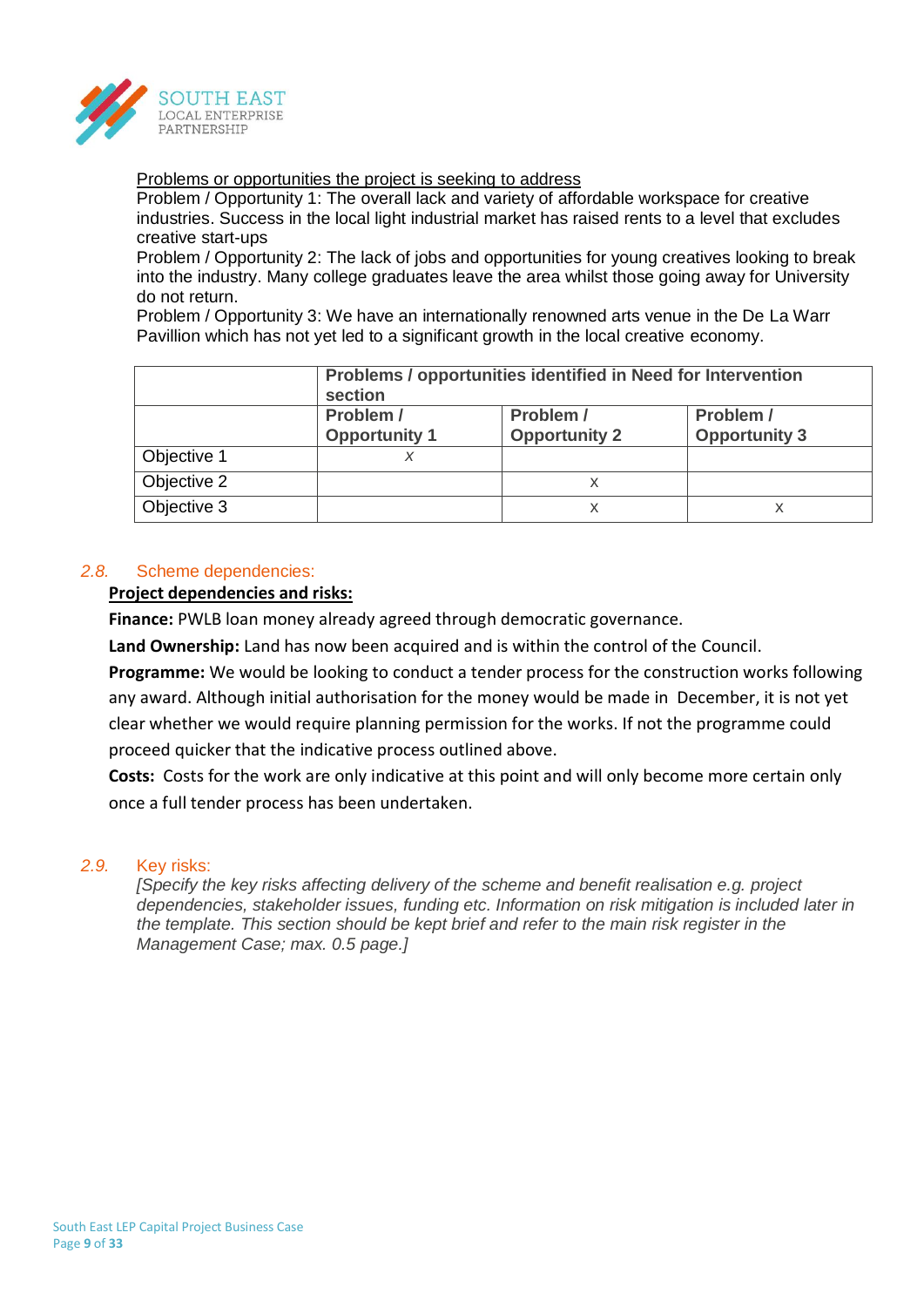

## 3. ECONOMIC CASE

## *3.1.* Options assessment:

## **Longlist of options**:

The following approaches to meeting the project's objectives have been considered.

| <b>Bexhill Creative: Longlist delivery options</b>                                           |                                                                                                 | <b>Revenue</b><br>expenditure | <b>Capital investment</b><br>compared to preferred<br>option |      |
|----------------------------------------------------------------------------------------------|-------------------------------------------------------------------------------------------------|-------------------------------|--------------------------------------------------------------|------|
|                                                                                              |                                                                                                 |                               | Less                                                         | More |
| Option A - Business as usual<br>(Reference case)                                             | No additional investment to<br>support local creative sector.                                   |                               |                                                              |      |
| <b>Option B- Business support</b><br>programme only                                          | Enhanced provision of sector<br>specific business<br>support,<br>building on SECCADS.           |                               |                                                              |      |
| <b>Option C - Redevelop new</b><br>business space<br>(Preferred way forward)                 | Refurbishment of physical<br>space to support local creative<br>businesses                      |                               |                                                              |      |
| <b>Option D- Build new business</b><br>space (Do more)                                       | Provision of physical space to<br>local<br>creative<br>support<br>businesses - new build option |                               |                                                              |      |
| Option E - New business space<br>with in-house business support<br>programme<br>(Do maximum) | Combination of physical space<br>enhanced<br>business<br>and<br>support.                        |                               |                                                              |      |

### **Options assessment:**

Three options are ruled out from the longlist.

- **Option B Business support programme only.** Business support is not identified as the principal growth barrier for local creative businesses, but Council research does highlight demand for support to develop business management skills and commerciality. However, *South East Creative, Cultural and Digital Support* (SECCADS) has been established in 2018 to support cluster development, market access, start-up and business growth in the sector – delivered locally through De La Warr Pavilion. Any new programme would risk co-ordination and duplication challenges, and this option is therefore ruled out.
- **Option D Build new business space.** Investing in new build commercial workspace could potentially distort the local private property market, by providing a product in direct competition with existing and ongoing developments. There are currently a number of underused buildings available for redevelopment in Bexhill (*Bexhill Creative Workspace Study*, Always Possible Ltd*, March 2018)* but private investors have considered this too high risk and focused on new build light industrial provision.

A new build development would also cost more, which could compromise the ambition for low-cost workspace called for by local creative businesses.

 **Option E – New business space and business support programme**. The Council has made a decision that provision of new business space with in-house business support would risk overlap with current and planned future provision, which could include a second phase managed workspace.

## **Shortlist of options**:

Option A and Option C are taken forward for appraisal.

Option C involves the redevelopment of the Premier Foods factory on Beeching Road – vacant since 2004. Rother District Council owns the freehold. Mars Pension Trustees have a headlease for a further 50 years. The site is half a mile from the De La Warr Pavilion and Collington Station (3 London trains an hour).

A reduced investment variant of Option C is also considered, with the **three shortlist options** defined as follows: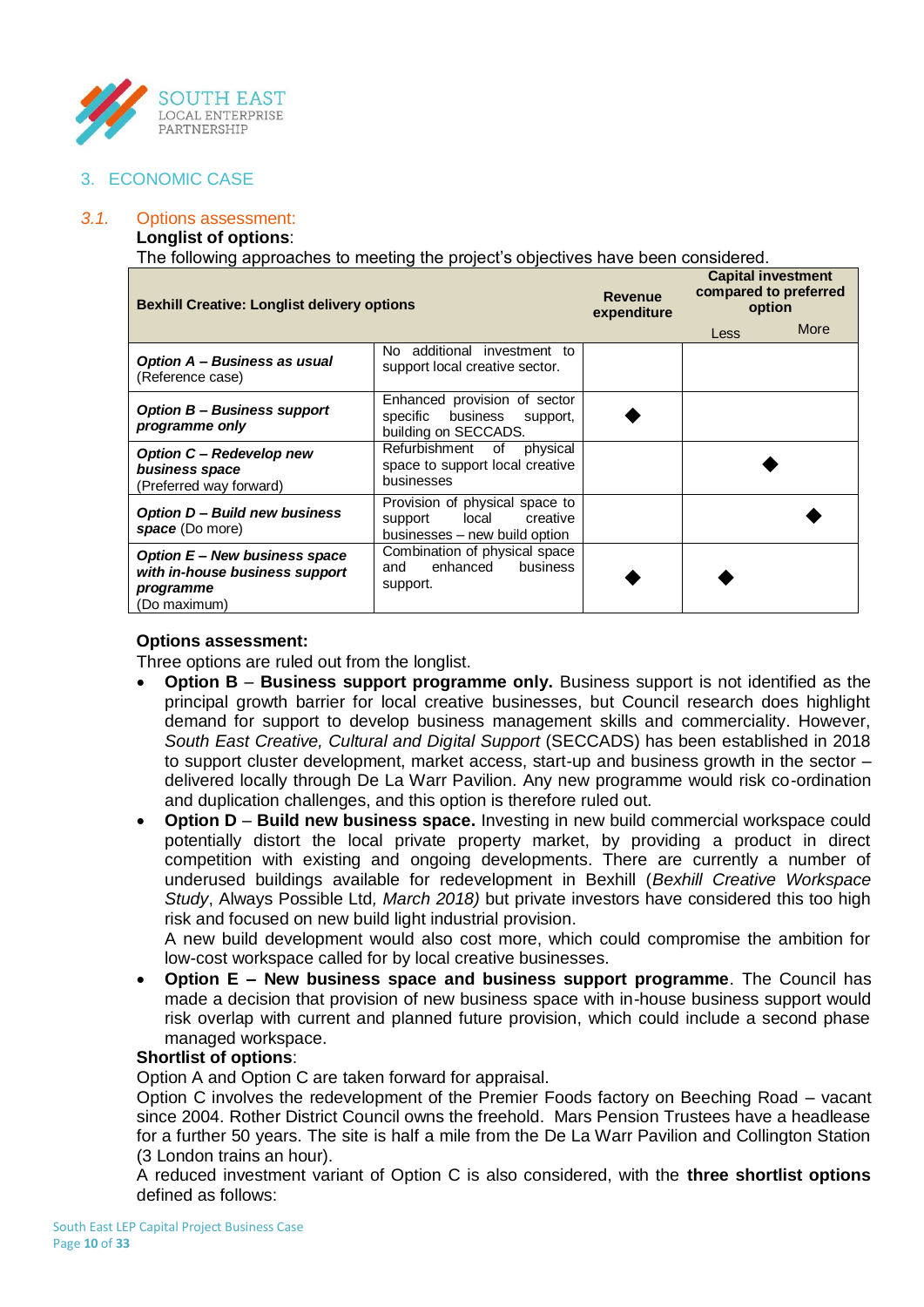

- *Option 1 – Business as usual* No further public sector investment no additional support is provided for local creative sector businesses. Activity at Beeching Road has been minimal since Premier Foods' closure in 2004, so the property is not expected to be occupied in the medium-to-long term.
- *Option 2 (phased works) –* **reduced investment option** £1.44m (£0.64m LGF) This option would refurbish  $1,599m^2$  light industrial floorspace to provide six units for rent to creative sector businesses at affordable rents of £5 per sq.ft. A cost reduction of £320,000 could be achieved by not replacing the roof.
- *Option 3 – preferred option* £1.76m (£0.96m LGF) The full refurbishment option includes the replacement of the deteriorating roof and redevelopment of business units to first-finish 'shells'. RDC have negotiated a buy-out price for the head lease of £800,000.

## **Options Appraisal**

The **reference case** is a 'business as usual' position, in which the building continues to be unlettable, based on the evidence of the sporadic occupancy and increasing dilapidation over the last decade. Work to bring the building up to basic commercial standards is estimated at c. £1m, with gross annual rental potential estimated at c. £130,000 pa (at £7 psf). This has been insufficient to attract sustainable private investment since 2004. In the reference case the site supports no gross economic benefits over the next 15 years. This would fail to fulfil the project objective to support creative businesses and develop Bexhill's creative cluster.

The roof of the building is known to be in disrepair but the full extent of the required work is not yet known. The **reduced investment option** excludes the cost of replacing the roof. It therefore has two potential outcomes: (1) construction-phase surveys indicate a new roof is needed; or (2) a new roof is required in the near future after the building is occupied. In the first case, the delivery programme would be delayed and the cost would increase over budget. In the second case, cost efficiencies of single phase delivery will be lost (procurement, cost inflation etc.) and occupiers will be disrupted.

The **preferred option** is, having acquired the site, completely refurbish the entire building to firstfinish 'shell' standard, providing six large, low-cost, flexible industrial units for use by the creative sector. A lack of affordable workspace is identified as the primary barrier to local creative business expansion. Enhanced provision may help develop a cluster of creative economic activity – encouraging both relocation to Bexhill and indigenous business growth.

Without SE LEP investment, the site is likely to continue unoccupied. The requested grant of £0.96m is the minimum possible SE LEP investment in the project without reducing scope and potential economic outputs.

## *3.2.* Preferred option:

The preferred option is to purchase the former Premier Foods factory from Mars Pension Trustees for £0.8m and deliver a £0.96m refurbishment, including:

- Removal of internal partition walls and mezzanines;
- Levelling raised floors and repairing brickwork;
- Reinstating internal walls and providing new roller-shutter doors;
- New toilets;
- Relining the gutters and clearing the drains; and,
- Roof repair and/or replacement.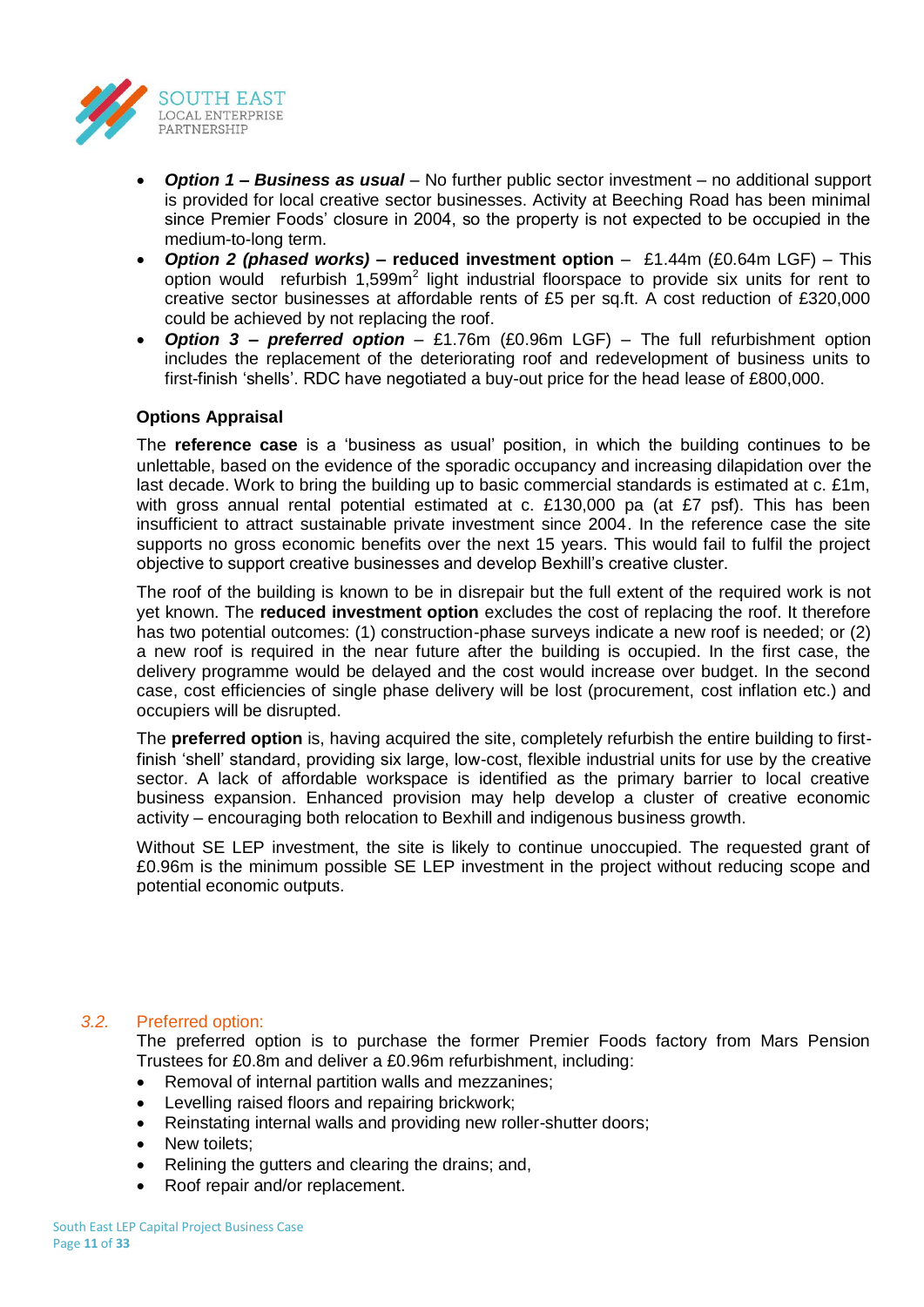

This will provide 6 divisible 'shell' units of between 228m<sup>2</sup> and 290m<sup>2</sup> (total 1,599m<sup>2</sup>), with shared facilities and flexibility to accommodate up to 15 creative sector businesses.

Initial rent will be £5psf, an affordable level compared to the estimated market value of £7 psf. Expected gross rent from the building is therefore a maximum of £86,000 per annum.

Business support will be provided via the De La Warr Pavilion (0.5 miles away), which is a SE LEP business support delivery centre and designated Cultural Hub for SECCADS, an ERDFfunded partnership of creative businesses, local authorities and education bodies working to accelerate growth in the digital, creative and cultural sector.

The specification for the preferred option (size, location, rents) has been developed in consultation with around 60 business owners and self-employed workers, from visual arts, crafts and design, film and TV, architecture and performing arts. The *Bexhill Creative Workspace Study* (2018) identifies demand for large workspaces with plenty of natural light, sufficient space for storage and 'making' activity, the option to work at any time of day, and proximity to public transport and parking.

## *3.3.* Assessment approach:

The investment value (£1.76m total cost, £0.96m LGF ask) falls below SE LEP's £2m threshold for application of MHCLG guidance to economic appraisal.

The main economic outcome of the proposed investment is the growth of the number of jobs and businesses in the Bexhill creative cluster, through indigenous growth and inward investment. The economic assessment therefore focuses on the net additional employment and GVA benefits of the preferred option for the SE LEP economy.

Employment estimates are based upon HCA employment density benchmarks. The overall assessment follows HM Treasury Green Book (2018) guidance for sub-national investment proposals, applying appropriate additionality adjustments and 3.5% annual social time preference discount.

*3.4.* Economic appraisal assumptions:

Gross employment (76 gross operational jobs)

**Gross employment outputs** are calculated from the refurbished floorspace and HCA standard employment density benchmarks:

- $\circ$  Maker space (B1c) employment density 1 FTE per 40m<sup>2</sup>;
- $\circ$  Studio (B1c) employment density 1 FTE per 40m<sup>2</sup>.

(HCA Employment Density Guide, 2015)

Total floorspace: **1,599m<sup>2</sup>**

| Unit 7: 279m <sup>2</sup> | Unit 10: 290m <sup>2</sup> |
|---------------------------|----------------------------|
| Unit 8: 279m <sup>2</sup> | Unit 11: 228m <sup>2</sup> |
| Unit 9: $261m^2$          | Unit 12: 262m <sup>2</sup> |

**The time profile of occupancy** is based on the Council's projections, as follows:

- o Construction complete January 2020;
- o New occupants from start of 2020/21 financial year;
- o Take-up: Y1 2020/21 17%
	- Y2 2021/22 49%
		- Y3 2022/23 84%

 $\circ$  Unit 12 is assumed to remain vacant as an allowance for void periods across all units **Occupier churn:** In the larger units it is assumed that upon occupation, the same occupier remains for the duration of the 15 year appraisal period to 2035/36. For the smaller sub-divided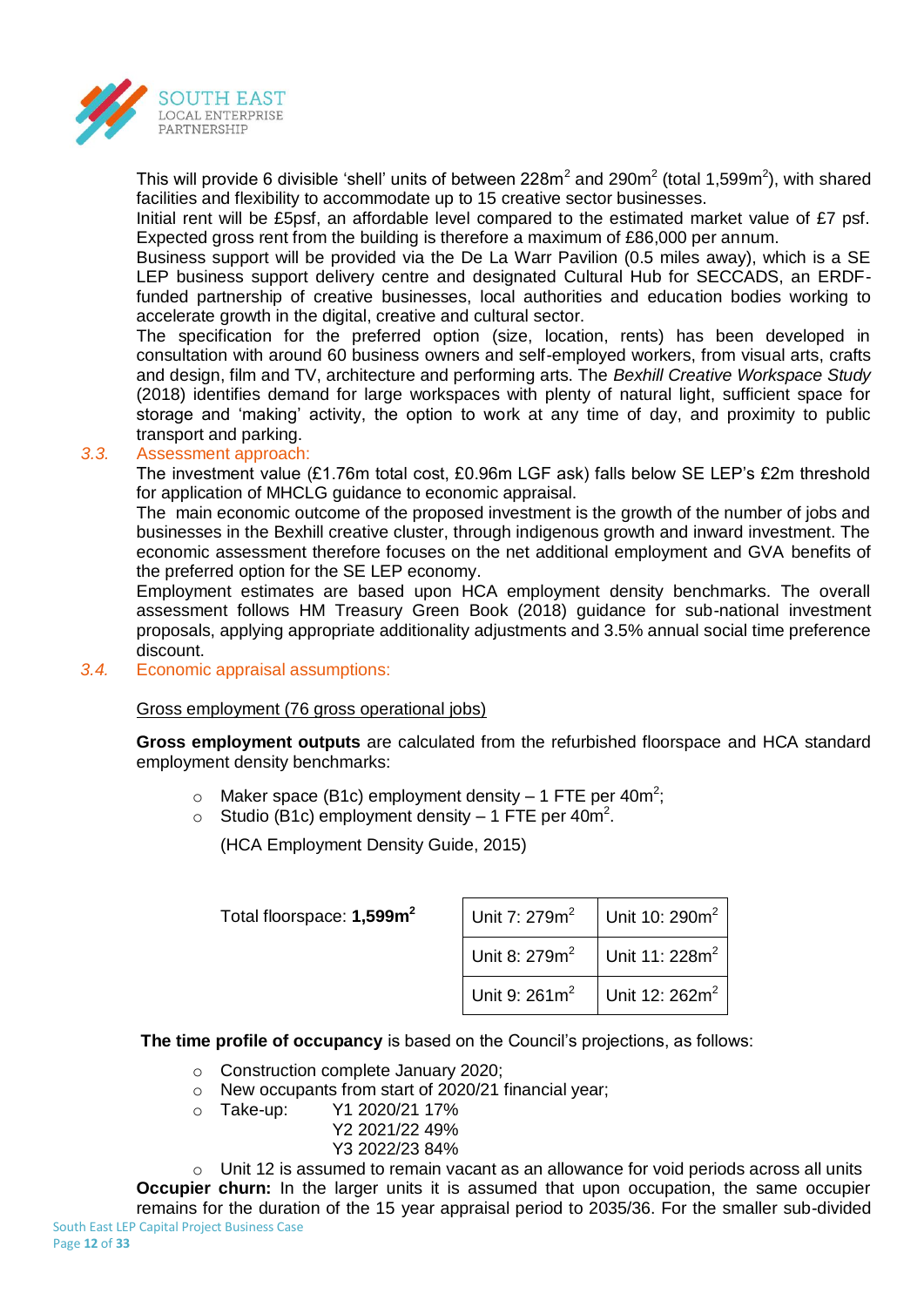

units, it is assumed occupants outgrow the space after five years, allowing two rounds of replenishment of business occupiers.

#### Net additional employment (36 net additional jobs)

Gross employment has been adjusted to estimate net additional impacts in line with HM Treasury *Green Book* approach*:*

**Leakage:** 5% deduction (the proportion of economic output realised outside the SE LEP area)

o 95% of jobs in Rother District are taken up by residents of the SE LEP area (Census, 2011).

**Displacement**: 50% deduction (the proportion of economic output displaced within the SE LEP economy)

> o sub-regional median for regeneration through physical infrastructure (capital projects, promoting culture) is 50% (BIS Occasional Paper No. 1, 2009).

**Deadweight** – 0% deduction (economic output which would occur in the absence of the investment)

> o The reference case position is that the site will not support any economic activity for the duration of the appraisal period, therefore no deduction.

### Gross Value Added (GVA)

The profile of net additional employment supported by the investment is used to provide an estimate of economic output, calculated as net cumulative GVA by 2035/36. Assumptions and evidence used in this calculation are as follows:

- Persistence of employment benefits: 10 years from creation
- Appraisal period: 15 years from completion of building: 2020/21-2035/36 (in line with expected economic lifetime of refurbishment investment)
- GVA per Job **£51,400**
	- $\circ$  Performing arts, artistic creation and supporting activities in East Sussex, West Sussex and Surrey (2014/16, ONS, BRES)
- Present value discounting: **3.5% per annum**
	- o HMT Green Book (2018) Social Time Preference discount rate
- GVA price base year is 2016
- Discount year is 2018/19

#### *3.5.* Costs:

The **total gross cost** of the scheme estimated at **£1.76m**: £0.80m purchase of the head lease and £0.96m of refurbishment works. Rother District Council intends to fund the acquisition with PWLB borrowing with the remaining £0.96m sought from SE LEP. As the aim of the project is to bridge the workspace affordability gap for growing creative sector businesses, ongoing revenues are expected to be low but generally in line with operating costs.

#### 3.6. Benefits: Gross employment

The refurbished building is expected to accommodate 40 creative workers at any one time, allowing for one unit (assumed to be unit 12) to be unoccupied as an allowance for voids across the whole building.

The provision of affordable workspace is intended to support the growth of the occupying creative businesses. While there will be no policy of moving tenants on after a set period, natural occupancy churn and replenishment is expected. In the economic model, the twelve smaller units (subdivisions) are replenished every five years with new tenants, the old tenants having outgrown the premises. The relocating jobs are assumed to stay within the SELEP area. On this basis, **the estimate of gross employment supported by investment in the redeveloped building is 76 jobs** within the 2020/21-2035/36 appraisal period.

## 3.7. Local impact: Net additional employment and GVA

The project is estimated to support **36 net additional jobs in the SE LEP labour market** based on 76 gross jobs supported in the workspace over the appraisal period. It is also based on a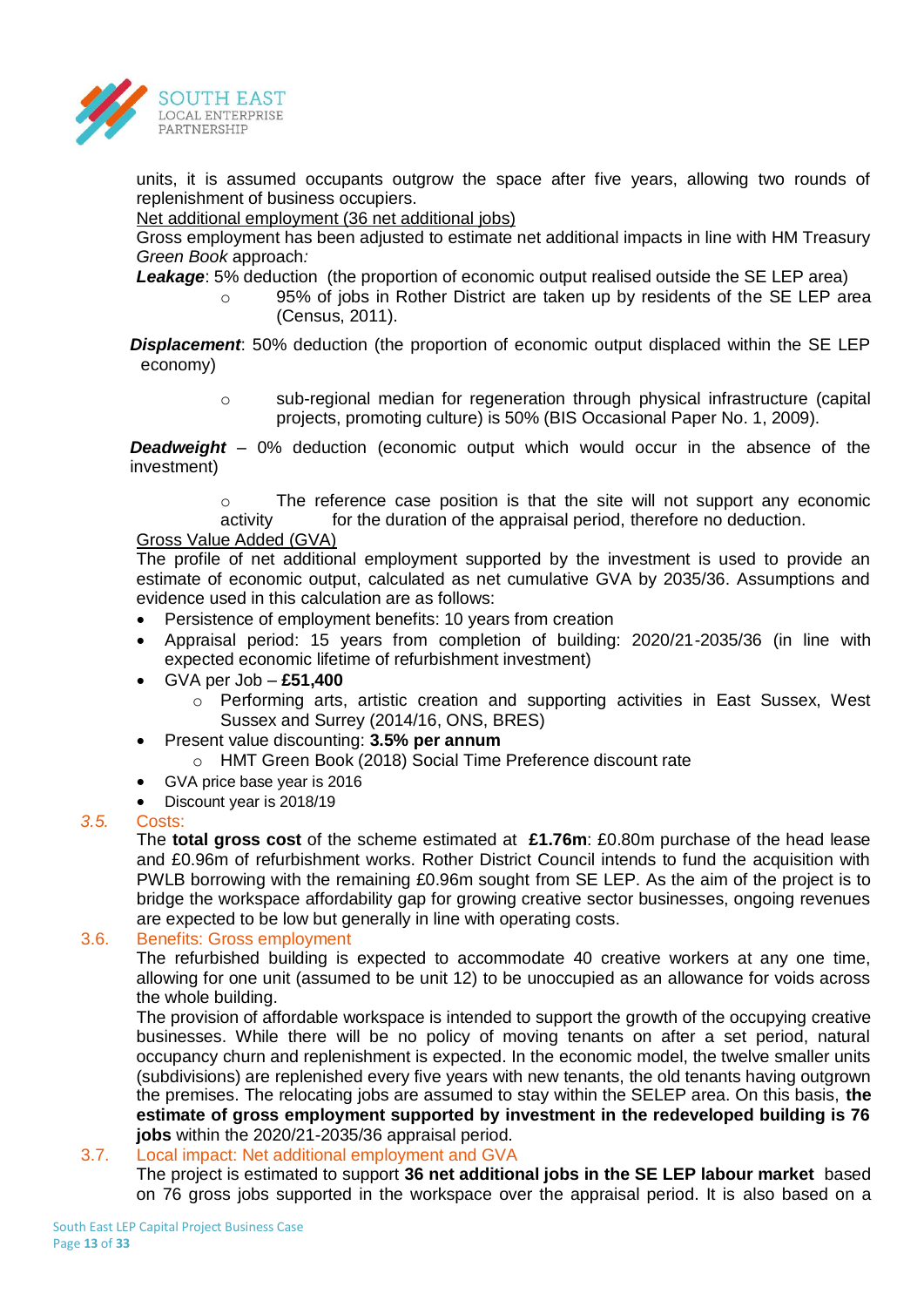

prudent assessment of the number of accommodated jobs that are additional to the SELEP economy. 16 net additional jobs are created through the initial take up of the building between 2020/21 and 2022/23 and a further 20 jobs with future replenishment.

At this level of net additional employment, the investment could support up to £1.33m annual GVA, totalling £14.88m gross cumulative GVA by the end of the appraisal period **or £10.65m cumulative net GVA when discounted to present value.** 

#### 3.8. Economic appraisal results: summary of impacts and value for money

The estimated economic impact of the Bexhill Creative Workspace project is 76 gross FTE jobs (36 net additional to the SE LEP labour market) over the first 15 years of the life of the redeveloped property. This supports an estimated £10.65m cumulative net additional GVA (discounted to present value).

### Benefit cost ratio (BCR)

£10.65m cumulative net additional GVA (discounted) supports a **BCR of 11 : 1** when compared to the £0.96m LGF investment requested from SELEP.

Compared to the total gross public sector cost including the Council's contribution, the **BCR is 6 : 1**.

This demonstrates the project's potential to achieve a positive economic return on investment for both SELEP and wider public sector investments.

The positive value for money position is robust to changes in occupancy assumptions. As a sensitivity, assuming no churn and replenishment of occupancy the respective BCRs are 6.7 : 1 and  $3.6 \cdot 1$ .

## Cost per net additional job

As a secondary value for money assessment, the cost per net additional job metrics are:

- SELEP LGF per net additional job**:** £26,650
- Overall gross public sector cost per net additional job: £48,900.

The relevant benchmarks for evaluating cost per job are:

- $\text{£}28.700 \text{Low}$
- $\textdegree$  £39,850 Mid-point
- £51,000 High

Source: HCA Calculating Cost Per Job Best Practice Note (2015)

This demonstrates reasonable value for money potential for both SE LEP and total gross public sector investment.

Note: RDC's investment will purchase a lease for 50 years and as such assessment of these particular costs and benefits may warrant a longer appraisal period than the 15 years considered.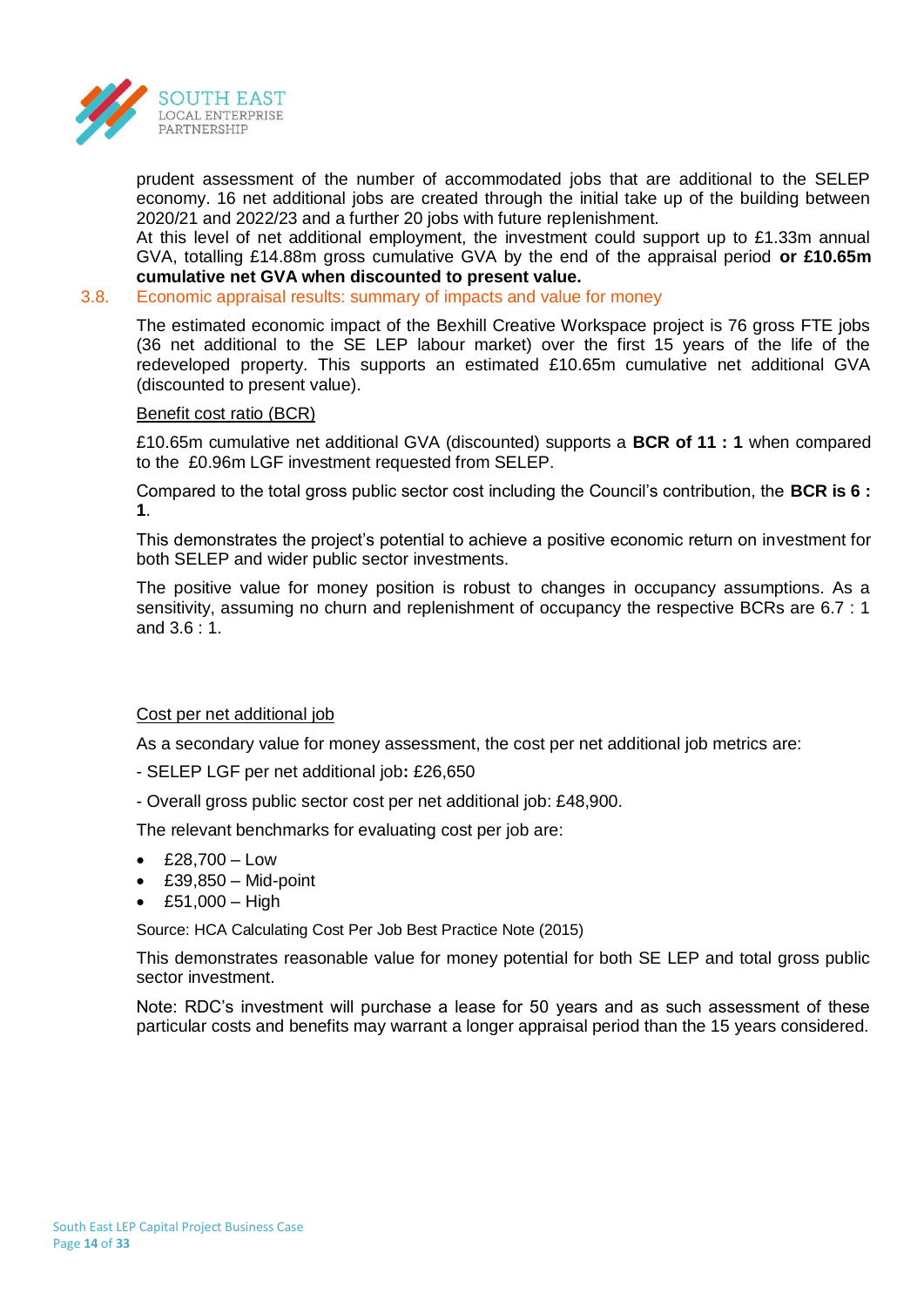

### 4. COMMERCIAL CASE

*The commercial case determines whether the scheme is commercially viable and will result in a viable procurement and well-structured deal. It sets out the planning and management of the procurement process, contractual arrangements, and the allocation of risk in each of the design, build, funding, and operational phases.*

#### *4.1.* Procurement options:

Having appointed Meridan Surveyors to carry out a condition report on this site, we understand the value of the works required to be above OJEU Thresholds, meaning a full tender process will be required in order to appoint a contractor to carry out the refurbishment and improvement works. In order to inform the basis upon which we appoint a contractor, we intend to instruct consultants to work up a detailed specification and oversee the works, and for the sake of continuity it is like we would want to appoint Meridian for this appointment. Appointment of a contractor will follow a full open tender exercise, targeted where possible at local contractors, and assessed on a 40/60 cost/quality ratio.

### *4.2.* Preferred procurement and contracting strategy*:*

On receipt of the detailed specification for our consultants, we will engage in a process of soft market testing to ensure that there is sufficient interest from the marketplace for biding for this work. Invitations to tender will allow for innovation and creativity, and assessed on the basis of finding the most economically advantageous tender. This may not simply be the cheapest, but the one which delivers community benefits and social value while minimising impact on surrounding property and businesses. The appointment will be made on a Design and Build Basis, under a JCT. The consultants appointed to draft the specification will be contract administrators and will oversee the project.

#### *4.3.* Procurement experience:

The tender exercise will be overseen by the East Sussex Procurement Hub, an in-house a Service which is shared by surrounding local authority areas. The team aims to create best practice across its members and make doing business with local government in East Sussex straightforward and more transparent. Through a proven track record of engaging with suppliers through a process of soft market testing, engaging in 'meet the buyer' events and seeking feedback from suppliers, the hub seeks to ensure its approach is feasible and competitive, encouraging organizations to bid for contracts. Through entering into a D&B contract with its chosen contractor the Council will ensure that the detailed-design liability and certain other risks would be passed over to the contractor, for them to take on the risk and build out the site. The main contractor would directly appoint the Architect and Structural Engineer required to develop the design further. The Employer's Agent would remain working directly for the council acting as the Contract Administrator for the Design and Build contract. The contractor would therefore take on the main construction risk in terms of detailing, design and programme in return for a lump sum.

#### *4.4.* Competition issues:

None Identified – The Contracts Administrator is confident that there is sufficient competition in the local marketplace to ensure competitive price returns

#### *4.5.* Human resources issues:

This project is already assigned to a project manager on staff at RDC and is encorpoareted into the annual work plan. There are no significant HR issues.

#### *4.6.* Risks and mitigation: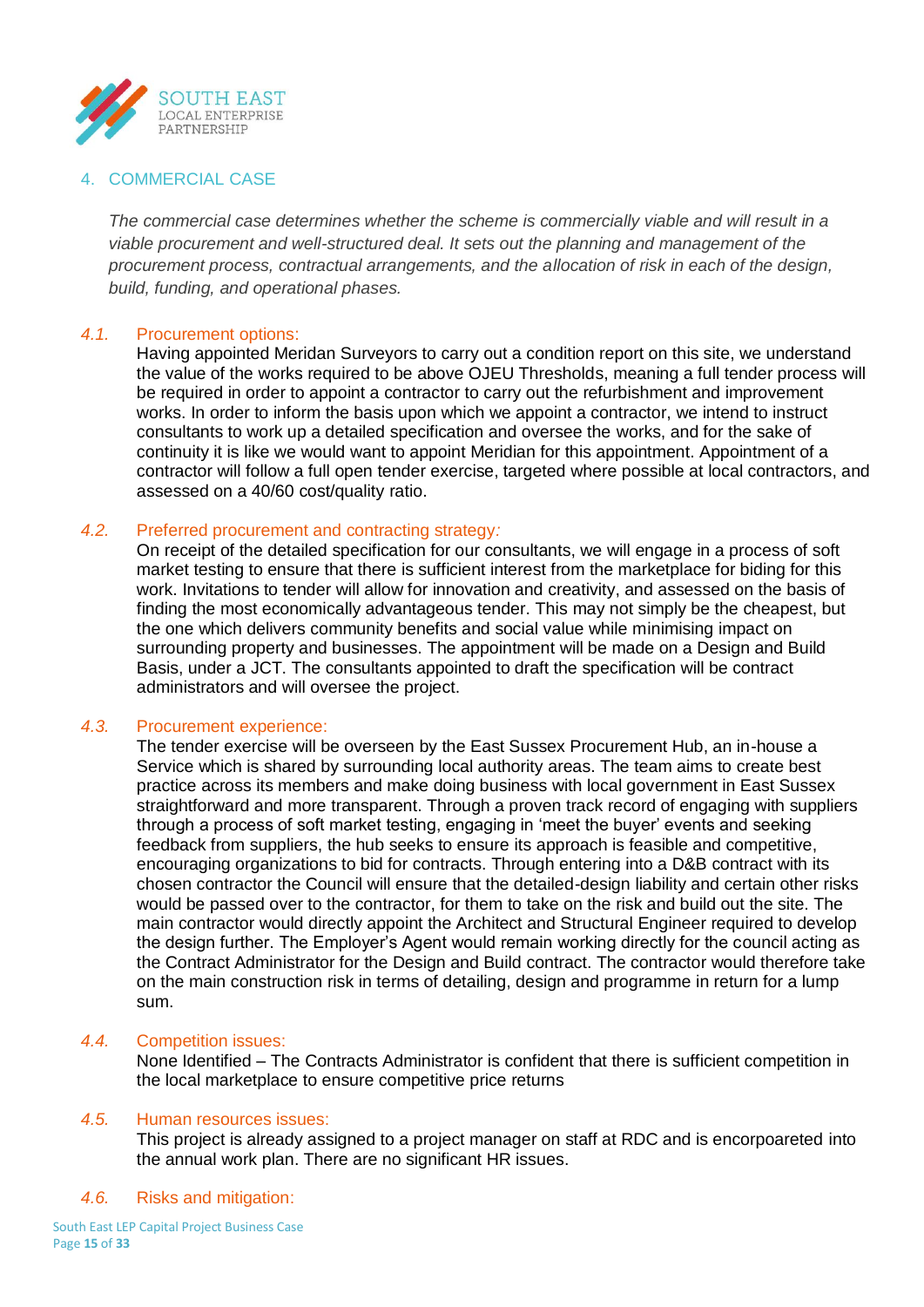

*Specify the allocation of commercial risks (e.g. delivery body, federated area, scheme promoters) and describe how risk is transferred between parties, ensuring this is consistent with the cost estimate and Risk Management Strategy in the Management Case; max. 1 page.]*

#### *4.7.* Maximising social value*:*

*[Where possible, provide a description of how the procurement for the scheme increases social value in accordance with the Social Value Act 2012 (e.g. how in conducting the procurement process it will act with a view of improving the economic, social and environmental well-being of the local area and particularly local businesses); max. 0.5 page.]*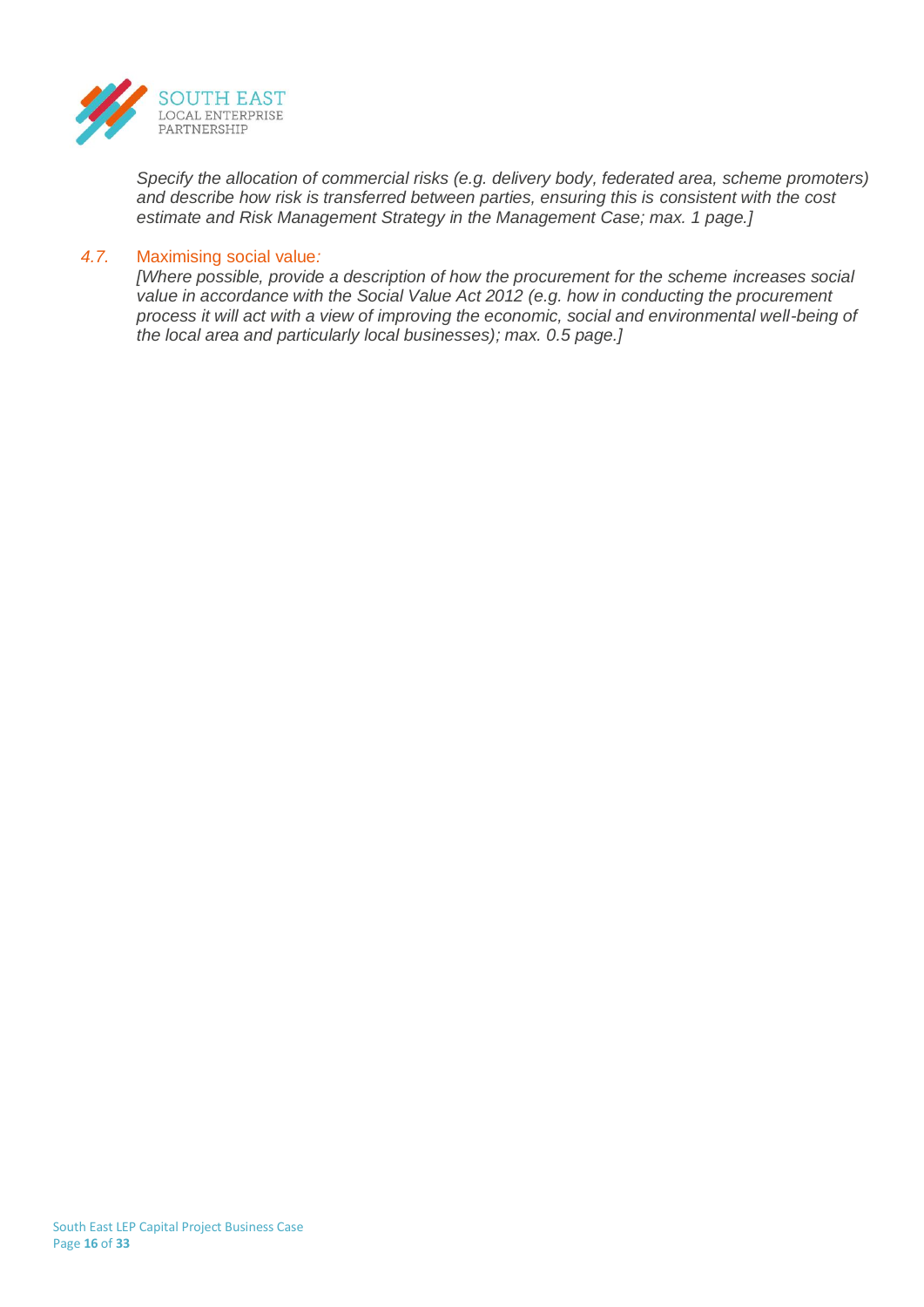

## 5. FINANCIAL CASE

*The Financial Case determines whether the scheme will result in a fundable and affordable Deal. It presents the funding sources and capital requirement by year, together with a Quantitative Risk Assessment (QRA), project and funding risks and constraints. All costs in the Financial Case should be in nominal values<sup>1</sup> .*

*The profile of funding availability detailed in the Financial Case needs to align with the profile of delivery in the Commercial Case.*

## *5.1.* Total project value and funding sources:

The total project cost for the preferred option is £1.76m with two funding sources. RDC as the scheme promoter will be contributing the cost of the land whilst refurbishment costs are sought from SE LEP. A full breakdown is available at 5.5. however RDC officer time has not been included as a cost.

We have also submitted a bid to the Arts Council England for £100k grant to further facilitate creative workspace. This grant (if successful) would facilitate the purchase of equipment that would broaden the appeal to potential tenants. This could include a kiln, welding equipment, and

#### *5.2.* SELEP funding request, including type (LGF, GPF, etc.,): RDC are seeking £0.96m of Local Growth Fund grant funds from the SE LEP.

| <b>Cost type</b>                                                                                                                                                                                                                                                                                                                                                                                                                                                                                                                                                   | 18/19<br>£000 | 19/20<br>£000 | 20/21<br>£000 | Etc. |
|--------------------------------------------------------------------------------------------------------------------------------------------------------------------------------------------------------------------------------------------------------------------------------------------------------------------------------------------------------------------------------------------------------------------------------------------------------------------------------------------------------------------------------------------------------------------|---------------|---------------|---------------|------|
| <b>Land Acquisition</b>                                                                                                                                                                                                                                                                                                                                                                                                                                                                                                                                            | 800           |               |               |      |
| Refurbishment<br>Fxternal <sup>.</sup><br>Strip out and remove all tenant alterations<br>including all M&E installations, signage,<br>security cameras and all associated wiring.<br>• Demolish the rear extension to Units 9,<br>10 & 11, as shown on drawing no.<br>26901/02, to<br>form the layout shown on drawing no.<br>26901/08 Rev K.<br>• Demolish the small plant room to the rear<br>elevation of Unit 12, as shown on drawing<br>no.<br>26901/02, to form the layout shown on<br>drawing no. 26901/08 Rev K.<br>• Demolish the plant rooms to the left |               | 800           |               |      |

### *5.3.* Costs by type:

**.** 

 $1$  Nominal values are expressed in terms of current prices or figures, without making allowance for changes over time and the effects of inflation.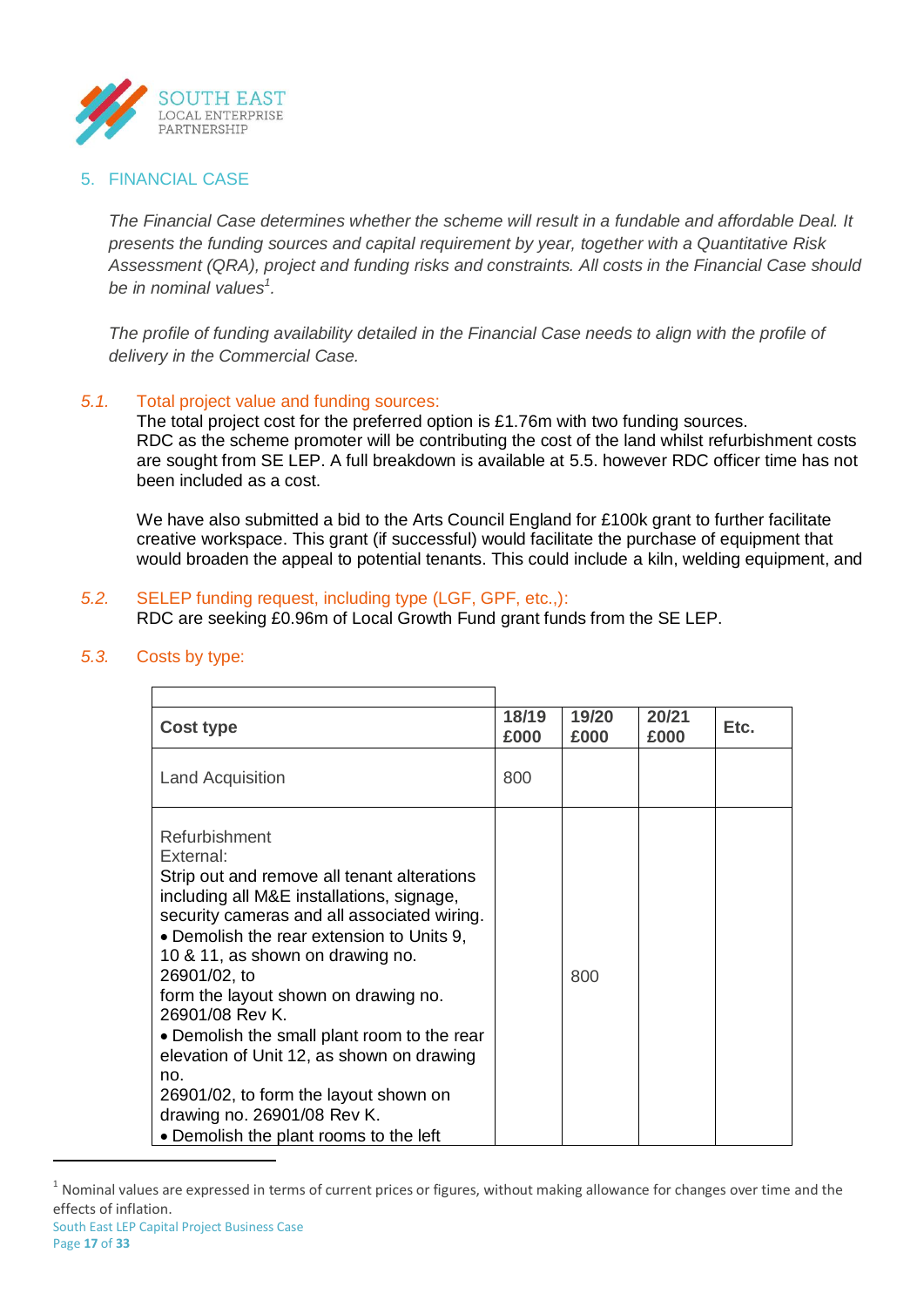

| elevation of Unit 12, as shown on drawing                                                  |  |
|--------------------------------------------------------------------------------------------|--|
| no.                                                                                        |  |
| 26901/02, to form the layout shown on                                                      |  |
| drawing no. 26901/08 Rev K.                                                                |  |
| . Infill openings to the brickwork to the left                                             |  |
| and rear elevation of Unit 12, upon                                                        |  |
| removal of                                                                                 |  |
| the M&E installation and plant.                                                            |  |
| • Undertake brickwork and pointing repairs                                                 |  |
| to the left elevation of Unit 12.                                                          |  |
| • Reinstate the rear warehouse wall to                                                     |  |
| Units 9, 10 and 11.                                                                        |  |
| • Remove the windows to Units 9-12 and                                                     |  |
| block up the openings.                                                                     |  |
| • Remove existing and supply and install a                                                 |  |
| new steel fire door to the rear of Unit 12.                                                |  |
| • Remove the existing and supply and                                                       |  |
| install new roller shutter doors to Units 9                                                |  |
| and 12.                                                                                    |  |
| • Construct a new opening, and supply<br>and install a new roller shutter door to Unit     |  |
| 11.                                                                                        |  |
| • Construct a new opening, and supply                                                      |  |
| and install a new roller shutter door to Unit                                              |  |
| 10.                                                                                        |  |
| • Allow to increase the pedestrian entrance                                                |  |
| to Unit 12, and supply and install new                                                     |  |
| glazed                                                                                     |  |
| aluminium framed double entrance doors                                                     |  |
| and frames.                                                                                |  |
| • Construct a new opening, and supply                                                      |  |
| and install a new glazed aluminium framed                                                  |  |
| door                                                                                       |  |
| and frame to Unit 11 to create a pedestrian                                                |  |
| entrance.                                                                                  |  |
| • Design and install steel over-cladding to<br>the south elevations of Units 9-12. Include |  |
| for                                                                                        |  |
| boxing around rainwater downpipes and                                                      |  |
| trims.                                                                                     |  |
|                                                                                            |  |
| Internal:                                                                                  |  |
| Remove asbestos internally within the                                                      |  |
| units and label the asbestos roof sheets.                                                  |  |
| An                                                                                         |  |
| asbestos completion certificate will be                                                    |  |
| provided on completion.                                                                    |  |
| • Remove all alterations including raised                                                  |  |
| floors, mezzanine floors, suspended                                                        |  |
| ceilings,                                                                                  |  |
| partitions, existing office and WC                                                         |  |
| accommodation, internal doorsets and all                                                   |  |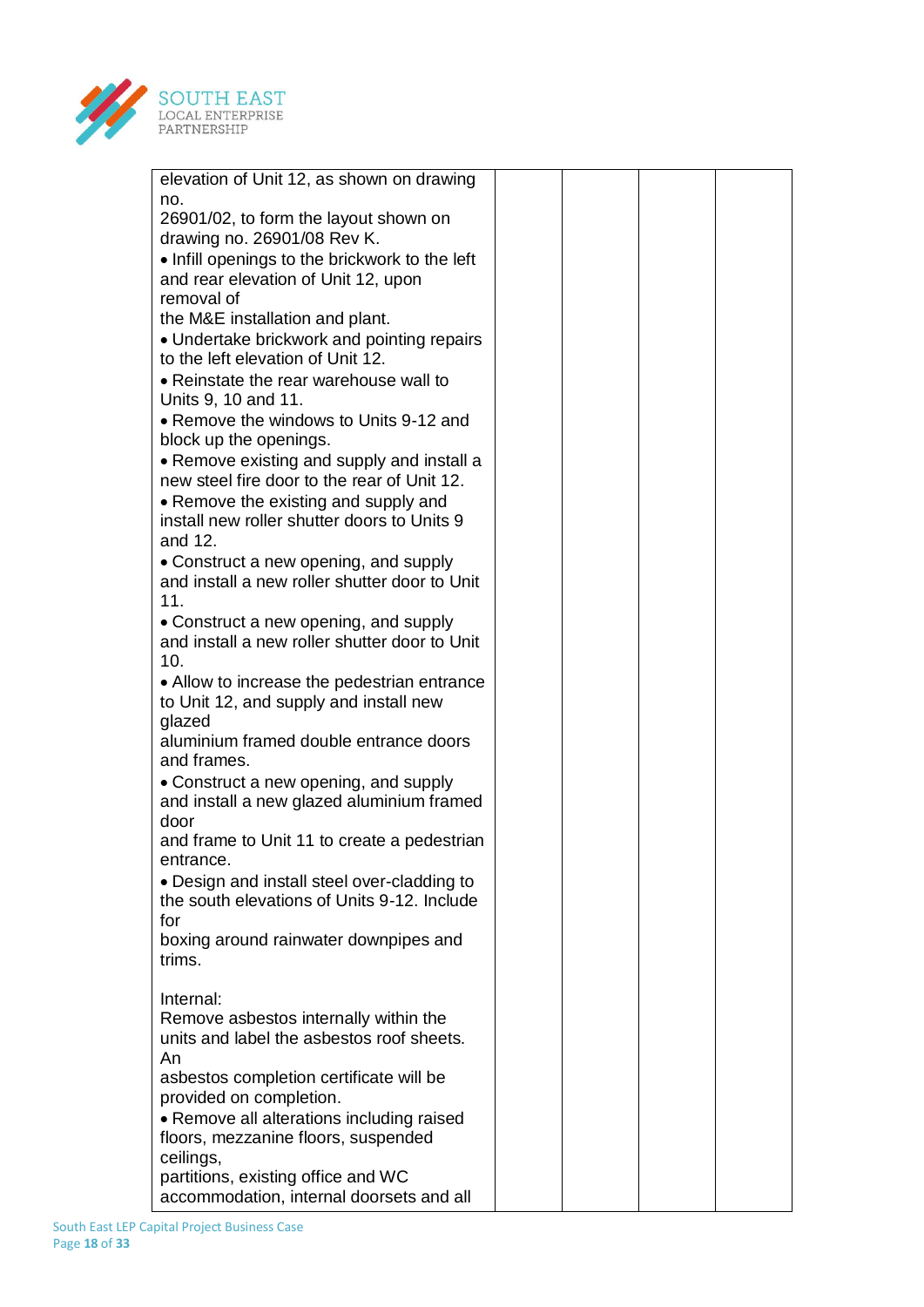

| fixtures.                                                                        |     |     |  |
|----------------------------------------------------------------------------------|-----|-----|--|
| • Replace defective lining panels.                                               |     |     |  |
| • Undertake blockwork and pointing                                               |     |     |  |
| repairs.                                                                         |     |     |  |
| • Construct new blockwork wall in between                                        |     |     |  |
| the existing columns to divide each unit.<br>• Construct new WC accommodation to |     |     |  |
| provide 1 no. male and 1 no. female WC to                                        |     |     |  |
| each unit.                                                                       |     |     |  |
| • Decorate brickwork walls.                                                      |     |     |  |
| • Clean the portal frames.                                                       |     |     |  |
| • Apply new construction grade repair                                            |     |     |  |
| screed to floor slab following removal of                                        |     |     |  |
| the                                                                              |     |     |  |
| adapted resin slab above, and apply an                                           |     |     |  |
| epoxy coating.                                                                   |     |     |  |
|                                                                                  |     |     |  |
| <b>Mechanical &amp; Electrical:</b>                                              |     |     |  |
| • Strip back the electrical services in the                                      |     |     |  |
| Units.                                                                           |     |     |  |
| • Provide stacks for the incoming tenants<br>to connect to in each unit.         |     |     |  |
| • Provide an electrical supply for the                                           |     |     |  |
| incoming tenants to connect to in each                                           |     |     |  |
| unit.                                                                            |     |     |  |
| • Provide 1 no. gas supply with a minimum                                        |     |     |  |
| flow rate of 3.2m <sub>3</sub> /hour.                                            |     |     |  |
| • Installation of a new fire alarm system in                                     |     |     |  |
| all units.                                                                       |     |     |  |
| • Installation of new emergency lighting in                                      |     |     |  |
| all units.                                                                       |     |     |  |
| <b>Fit out for Creative Use</b>                                                  |     |     |  |
| Creation of flexible segregated                                                  |     |     |  |
| workspace.                                                                       |     |     |  |
| Installation of specialist equipment                                             |     | 100 |  |
| <b>Kiln</b><br>$\circ$                                                           |     |     |  |
| Crane<br>$\circ$                                                                 |     |     |  |
| <b>Digital Studio Equipment</b><br>$\circ$                                       |     |     |  |
|                                                                                  |     |     |  |
| Contingency                                                                      | 160 |     |  |
| Non-capital [For example revenue                                                 |     |     |  |
| liabilities for scheme development and                                           |     |     |  |
| operation]<br>QRA                                                                |     |     |  |
| Monitoring and Evaluation                                                        |     |     |  |
| <b>Total funding requirement</b>                                                 |     |     |  |
| Inflation (%)                                                                    |     |     |  |
|                                                                                  |     |     |  |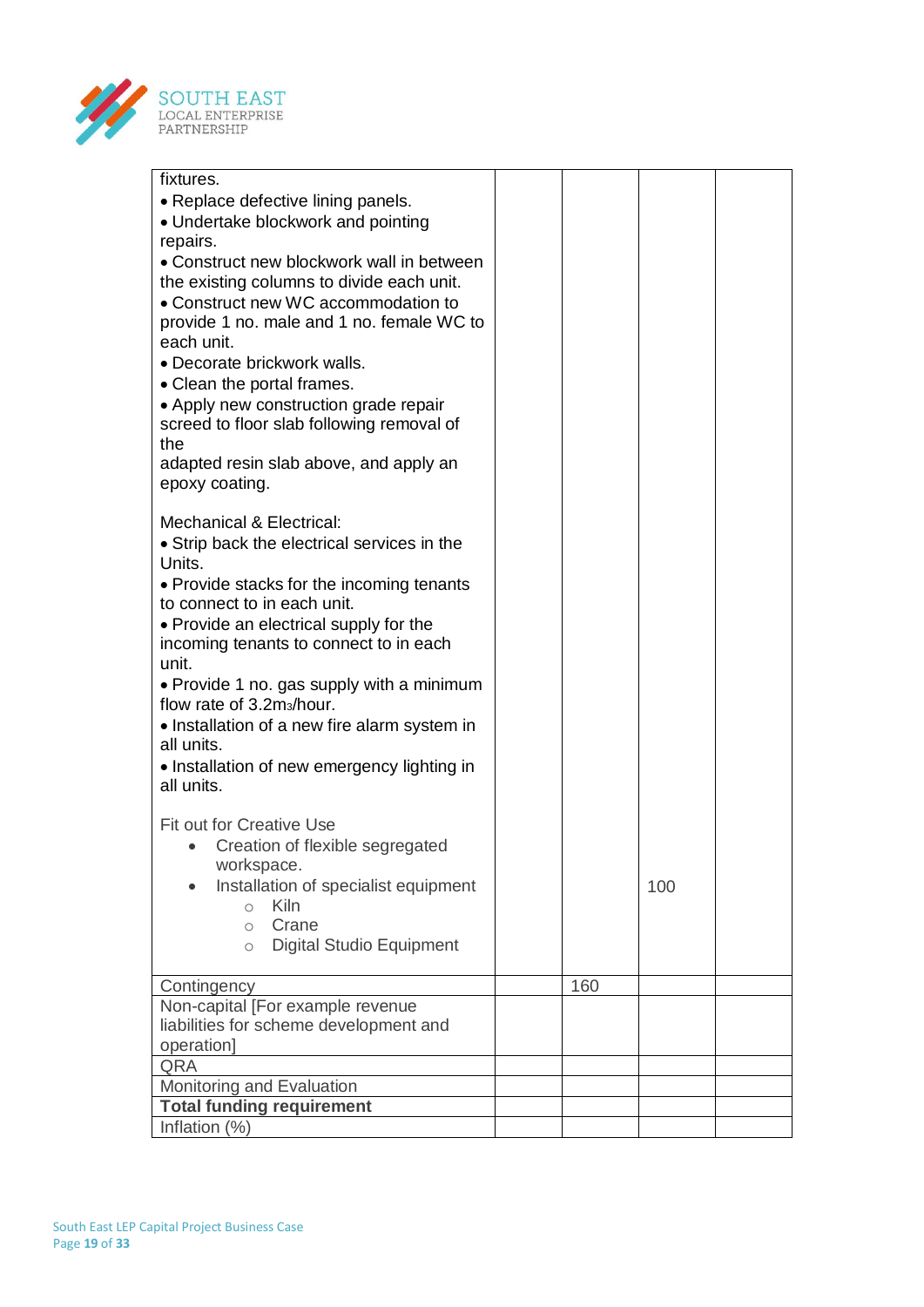

*5.4.* Quantitative risk assessment (QRA):

*[Provide justification for the unit costs and a Quantitative Risk Assessment (QRA) provisions (detailed in the capital and non-capital tables above); max. 2 pages. Please provide supporting documents if appropriate.]*

*This is not required at SOBC stage.*

## *5.5.* Funding profile (capital and non-capital):

The land acquisition was completed in December 2018 with the match funding having been committed at this stage. The site acquisition was part of a larger deal which involves a number of landholdings with the same vendor, only costs associated with the site specific to this project have been included here. However only the strict cost of the land has been accounted for and this does not include associated costs of transfer such as Stamp Duty and transaction fees which have accounted for approximately £50,000.

|                                     | <b>Expenditure Forecast</b> |               |               |               |               |
|-------------------------------------|-----------------------------|---------------|---------------|---------------|---------------|
| <b>Funding source</b>               | 18/19<br>£000               | 19/20<br>£000 | 20/21<br>£000 | 21/22<br>£000 | 22/23<br>£000 |
| <b>Rother District</b><br>Council   | 800                         |               |               |               |               |
| <b>Local Growth Fund</b>            |                             | 960           |               |               |               |
| Arts Council<br>England (TBC)       |                             |               | 100           |               |               |
| <b>Total funding</b><br>requirement | 800                         | 960           | 100           |               |               |

## *5.6.* Funding commitment: Provided, as requested

## *5.7.* Risk and constraints:

| <b>Risk</b>                                     | Description                                                                              | Mitigation                                                                                                                                                                                                                                   | <b>Risk Rating</b> |
|-------------------------------------------------|------------------------------------------------------------------------------------------|----------------------------------------------------------------------------------------------------------------------------------------------------------------------------------------------------------------------------------------------|--------------------|
| <b>Land Acquisition</b>                         | Land has now<br>been fully<br>acquired and is<br>within the control<br>of the Council    | N/A                                                                                                                                                                                                                                          | <b>LOW</b>         |
| Design and Build<br><b>Exceeds</b><br>estimates | There is a chance<br>that the capital<br>works cost could<br>exceed initial<br>estimates | A full survey of the<br>building has been<br>undertaken and a<br>cost of works has<br>been developed<br>by a quantity<br>surveyor. A<br>standard 20%<br>contingency has<br>also been applied<br>as part of the<br>project cost<br>estimates. | <b>LOW</b>         |
| Governance<br>Approval                          | Prior approval for<br>acquisition is<br>already in place,                                | Support for the<br>project and the bid<br>has been received                                                                                                                                                                                  | <b>LOW</b>         |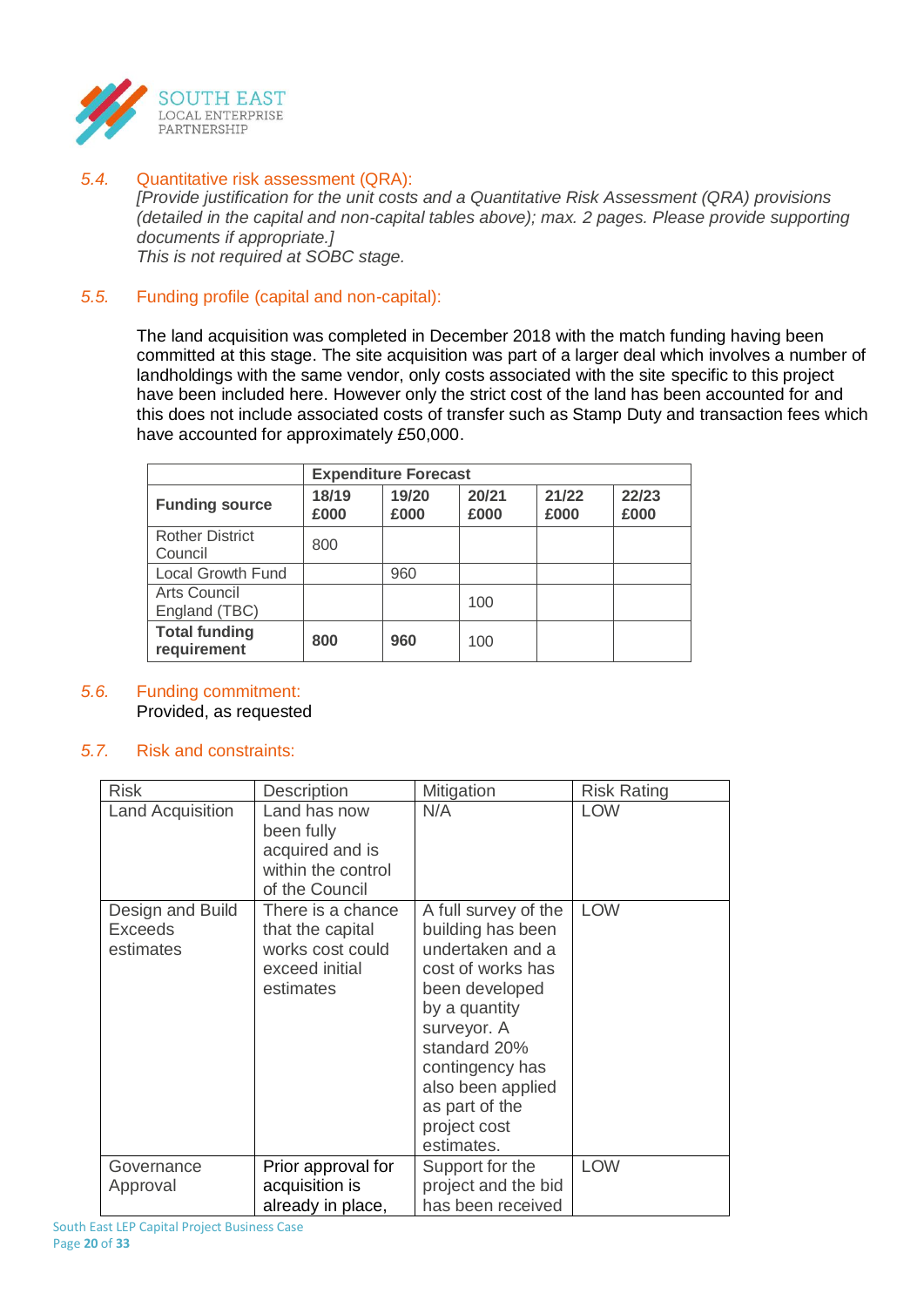

|                   | however additional<br>approval from the<br><b>Rother District</b><br><b>Council Cabinet</b><br>would be required<br>for the inclusion of<br>the project to the<br>Capital<br>Programme | from political<br>leaders.                                                                                                                                                         |     |
|-------------------|----------------------------------------------------------------------------------------------------------------------------------------------------------------------------------------|------------------------------------------------------------------------------------------------------------------------------------------------------------------------------------|-----|
| Take up of space. | Following the<br>development if<br>there is a lack of<br>take up for the<br>space then it<br>creates a financial<br>sustainability risk<br>for the council as<br>landlord.             | The council are<br>establishing a<br>working group as<br>set out in the<br>management case<br>to ensure proper<br>marketing to<br>creative industries<br>and effective take<br>up. | Low |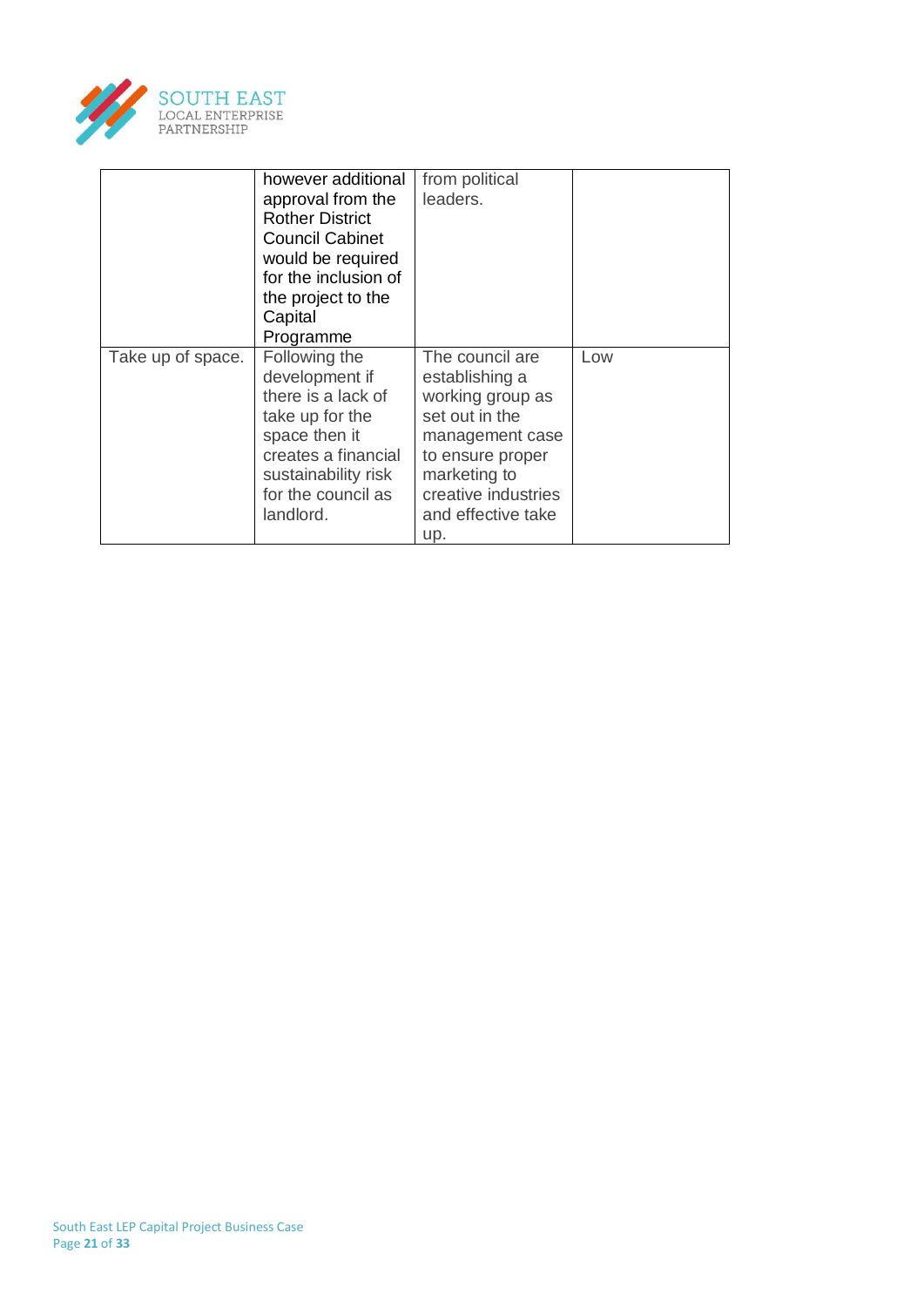

### 6. MANAGEMENT CASE

*The management case determines whether the scheme is achievable and capable of being delivered successfully in accordance with recognised best practice. It demonstrates that the spending proposal is being implemented in accordance with a recognised Programme and Project Management methodology, and provides evidence of governance structure, stakeholder management, risk management, project planning and benefits realisation and assurance. It also specifies the arrangements for monitoring and evaluation in terms of inputs, outputs, outcomes and impacts.*

#### *6.1.* Governance:

Acquisition of the land has now taken place and the scheme has been accepted on to the RDC capital programme.

We have installed effective PRINCE2 project management protocols including the appointment of a project manager and the creation of a project board.

Project Board: Executive – Ben Hook, RDC Senior User – Stewart Drew, CEO De La Warr Pavilion Senior Supplier – TBC, following tender process

Project Manager – Stephen Marsden, RDC

#### *6.2.* Approvals and escalation procedures:

As a Council led scheme this project is subject to the democratic approvals process. Approval for the acceptance of the grant and the delivery of the project has already been provided by the RDC Cabinet and Full Council. This approval was provided in February 2019.

#### *6.3.* Contract management:

We have now appointed a contract manager/employers agent (Lawson Queay) who are responsible for monitoring the delivery of the contract and the performance and compliance of the contractor delivering the capital works. They will report directly to the project manager who will report to the project board on a monthly basis.

#### *6.4.* Key stakeholders:

*Team East Sussex SE LEP including SECEN Bexhill Town Centre Steering Group Local RDC and ESCC Members De La Warr Pavilion Bexhill Contemporary East Sussex County Council Bexhill Resident's Assoc.*

#### *6.5.* Equality Impact: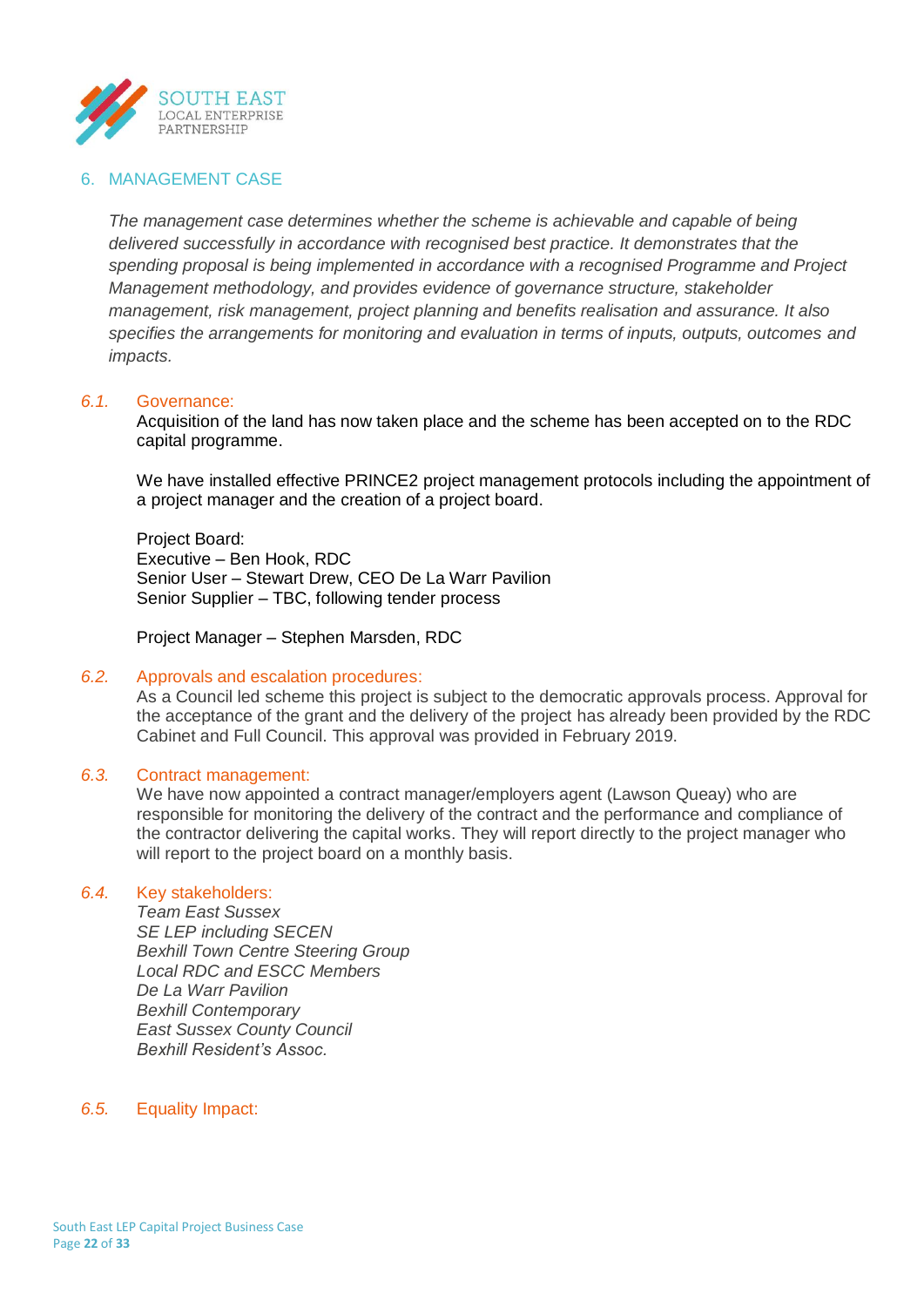

| <b>Protected Characteristic</b> | Is there a potential for<br>positive or negative | Please explain and give<br>examples of any                                                                                                                                                                                                                 | Action to address<br>negative impact (e.g.                                                                                                                                                                                                                             |
|---------------------------------|--------------------------------------------------|------------------------------------------------------------------------------------------------------------------------------------------------------------------------------------------------------------------------------------------------------------|------------------------------------------------------------------------------------------------------------------------------------------------------------------------------------------------------------------------------------------------------------------------|
| Group                           | impact?                                          | evidence/data used                                                                                                                                                                                                                                         | adjustment to the policy)                                                                                                                                                                                                                                              |
|                                 |                                                  | There is potential that<br>should the scheme not<br>be designed to ensure<br>that the creative<br>workspace would be<br>accessible to those with<br>a range of disabilities<br>that a there might be a<br>negative impact on the<br>chances of people with | The works to the building<br>will seek to ensure level<br>access throughout where<br>possible. Work with the<br>workspace management<br>team to ensure that the<br>workspace remains<br>adaptable and accessible<br>and that appropriate<br>utility provision (toilets |
|                                 |                                                  | disabilities within the                                                                                                                                                                                                                                    | etc) is made to cater for                                                                                                                                                                                                                                              |
| Disability                      | <b>Potential Negative</b>                        | local creative economy                                                                                                                                                                                                                                     | those with a disability                                                                                                                                                                                                                                                |
| Gender reassignment             | Nil                                              |                                                                                                                                                                                                                                                            |                                                                                                                                                                                                                                                                        |
| Marriage or civil partnership   | Nil                                              |                                                                                                                                                                                                                                                            |                                                                                                                                                                                                                                                                        |
| Pregnancy and maternity         | Nil                                              |                                                                                                                                                                                                                                                            |                                                                                                                                                                                                                                                                        |
| Race                            | Nil                                              |                                                                                                                                                                                                                                                            |                                                                                                                                                                                                                                                                        |
| Religion or belief              | Nil                                              |                                                                                                                                                                                                                                                            |                                                                                                                                                                                                                                                                        |
| Sexual orientation              | Nil                                              |                                                                                                                                                                                                                                                            |                                                                                                                                                                                                                                                                        |
| Sex (gender)                    | Nil                                              |                                                                                                                                                                                                                                                            |                                                                                                                                                                                                                                                                        |
|                                 |                                                  | As outlined in the                                                                                                                                                                                                                                         |                                                                                                                                                                                                                                                                        |
|                                 |                                                  | attached brief for the                                                                                                                                                                                                                                     |                                                                                                                                                                                                                                                                        |
|                                 |                                                  | business case a likely<br>tenant is the local                                                                                                                                                                                                              |                                                                                                                                                                                                                                                                        |
|                                 |                                                  | college who would want                                                                                                                                                                                                                                     |                                                                                                                                                                                                                                                                        |
|                                 |                                                  | part of the space for the                                                                                                                                                                                                                                  |                                                                                                                                                                                                                                                                        |
|                                 |                                                  | development of their                                                                                                                                                                                                                                       |                                                                                                                                                                                                                                                                        |
|                                 |                                                  | students. This will have                                                                                                                                                                                                                                   |                                                                                                                                                                                                                                                                        |
|                                 |                                                  | an adversely positive                                                                                                                                                                                                                                      |                                                                                                                                                                                                                                                                        |
| Age                             | Positive                                         | impact on that group.                                                                                                                                                                                                                                      |                                                                                                                                                                                                                                                                        |

## *6.6.* Risk management strategy:

The purpose of tis risk management strategy is to ensure the expeditious identification of risk, planning and implementation of effective mitigation measures, and the reporting lines by which that risk will be communicated to stakeholders.

It is the responsibility of the project manager to maintain and update a comprehensive risk register which is to be presented to the Project Board at regular intervals. The Project Manager using good judgement should assess and evaluate the likelihood and impact of the risk using the 5 by 5 rating methodology outlined in Appendix B.

- Where risks have a pre-mitigation rating lower than 7, the project manager should log these and implement mitigation measures they feel are appropriate, without the need for board approval.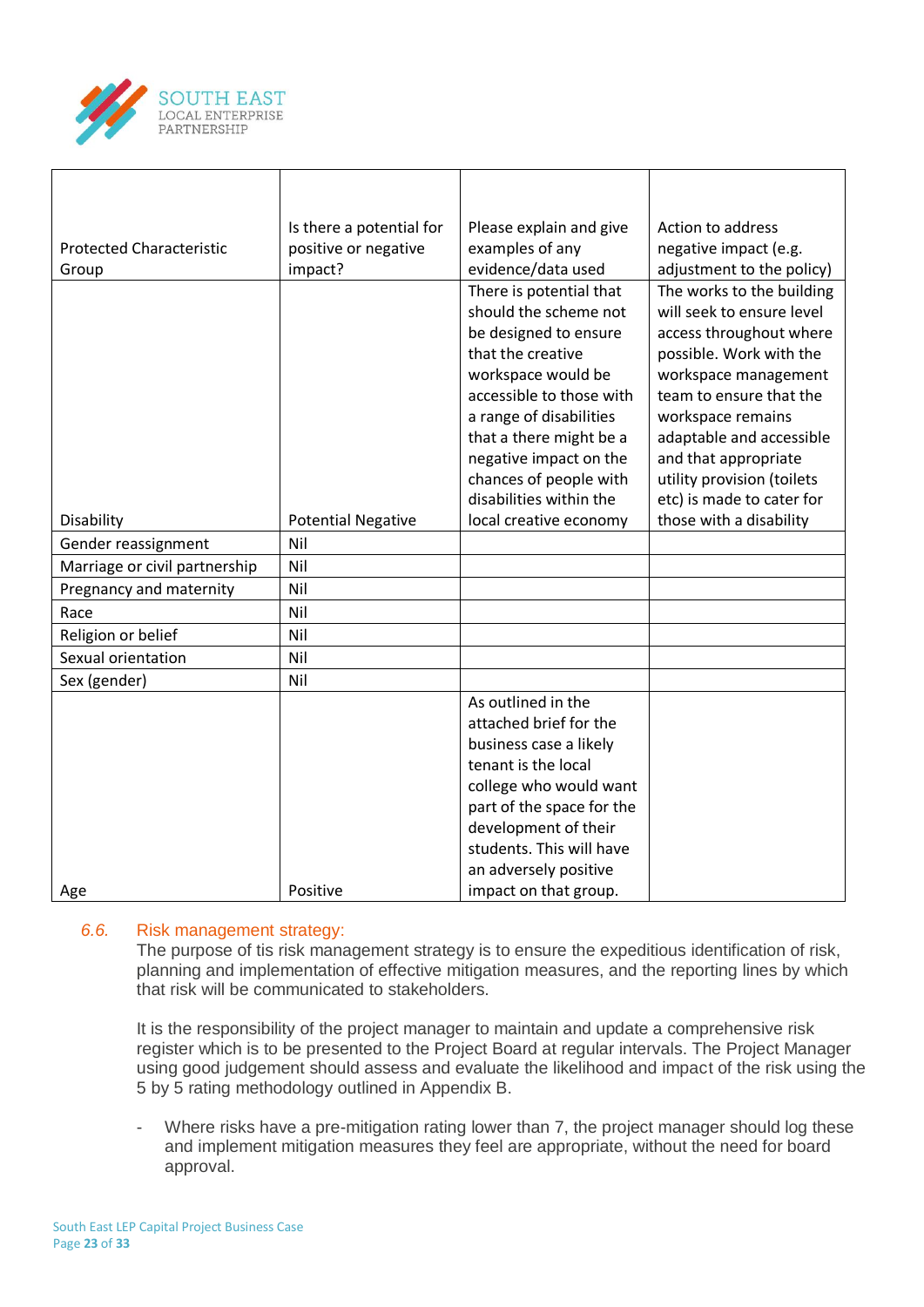

- Where initial risk ratings are greater than 7. These should be reported to the board immediately with recommendations for mitigation actions that should be taken. It is the responsibility of the board to agree the mitigation interventions for these risks.
- Where a risk remains greater than 7, after the implementation of mitigations, the Project Executive becomes the owner of that risk receiving more regular updates than standard board meetings.

As an example of this working in practice the first example in appendix B. The risk was identified and noted in the report. The existing Project Board has agreed the various options that could be used should the works prove more costly following procurement. Also the board have reviewed the professional advice provided by surveyors on the likely costs and are satisfied that the likelihood of the costs overrunning is low.

#### *6.7.* Work programme: Provided in appendix C

#### *6.8.* Previous project experience:

The project board and manager have significant experience in managing the delivery of commercial workspace with similar construction projects at:

Elva Way, Bexhill Swallows Business Park Bexhill Enterprise Park Peasmarsh Industrial Park

#### *6.9.* Monitoring and evaluation:

Monitoring of the outputs of the project will be provided at end of project report

By building the monitoring and evaluation requirements into either the management contract or the tenancy (depending on the methodology employed for managing the workspace) we will ensure that we are able to meet all of the evaultion ,ilestones as required by SE LEP.

This will include the monitoring of the following:

Job/ User numbers – We will seek to work with the management to ensure that we are able to identify displacement, new entrants, business growth, and business longevity.

Learners Enabled – If the college become a part tenant of the space we will look to garner information regarding the number of students enabled and at the 5 year review seek to understand how many of those students went on to have jobs in the creative industries.

A baseline report will be carried out and provided to the ITE prior to the Accountability Board decision.

#### *6.10.* Benefits realisation plan:

To ensure that the full benefits of this scheme are realised a business plan for the final creative hub has been commissioned. This is required to ensure that we can attract creative workspace management companies to the project as well as ensuring that the internal fit out, for which there is a bid to Arts Council England for £100k, meet the needs of the emerging creative economy. This will also ensure that industry experts, not the local authority, are shaping the final product to be offered to market.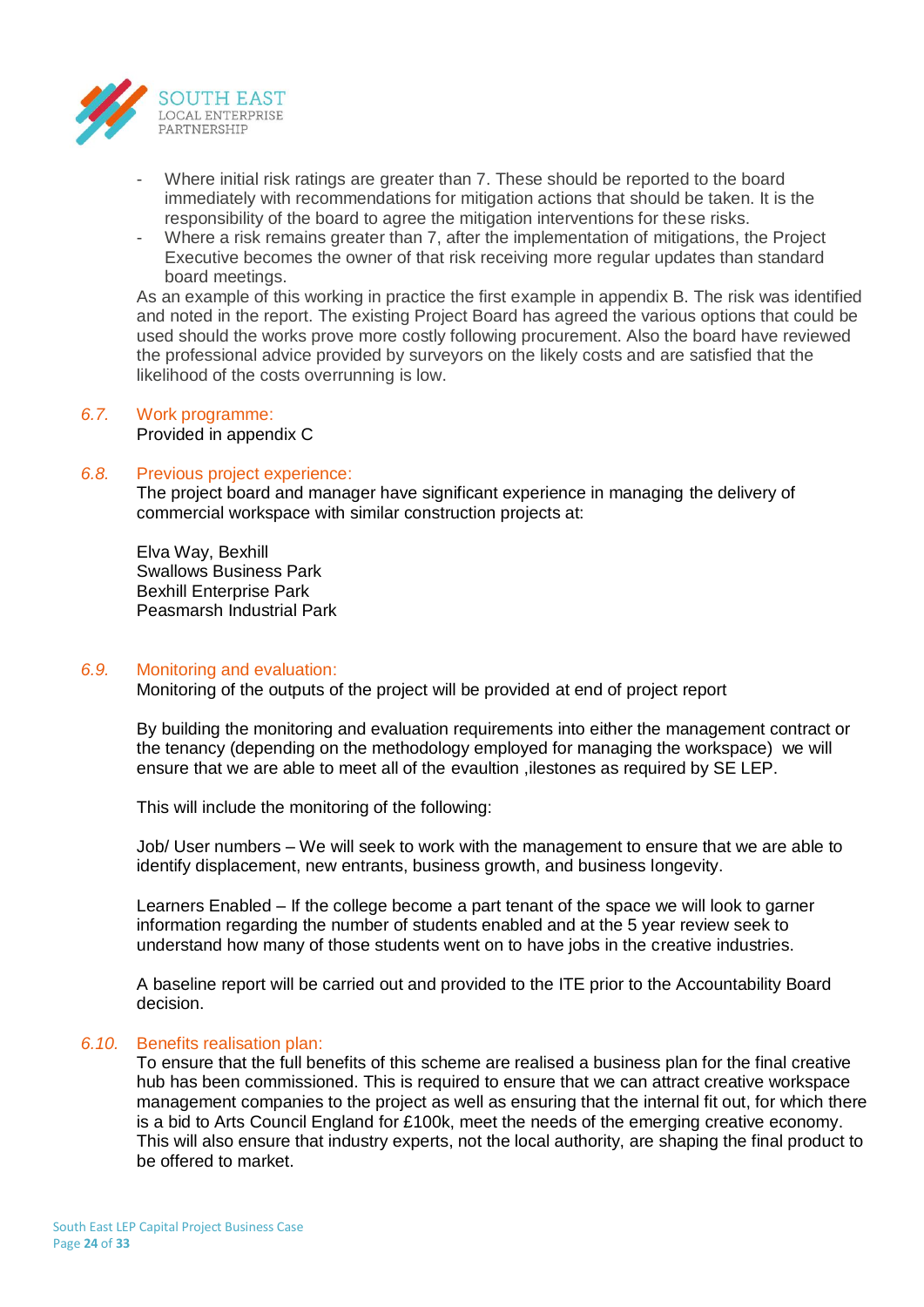

In addition to this we have initiated a steering group who are taking ownership of this process which includes some key local stakeholders and drivers of the creative economy. This group includes:

- De La Warr Pavillion
- Bexhill Contemporary
- **•** Bexhill College
- ACAVA a Creative Workspace provider
- East Sussex College Group
- Fulcrum Learning

Whilst the final management arrangement for the building is yet to be determined it will be guided by the business plan and designed with the creative industries at heart. The group have already agreed that the proposed works planned for the external fabric of the building will provide sufficient flexibility for all of the potential future uses and that the development of the business plan should not delay the capital works. It will however shape the internal fit out and funding arrangements for the operation of the hub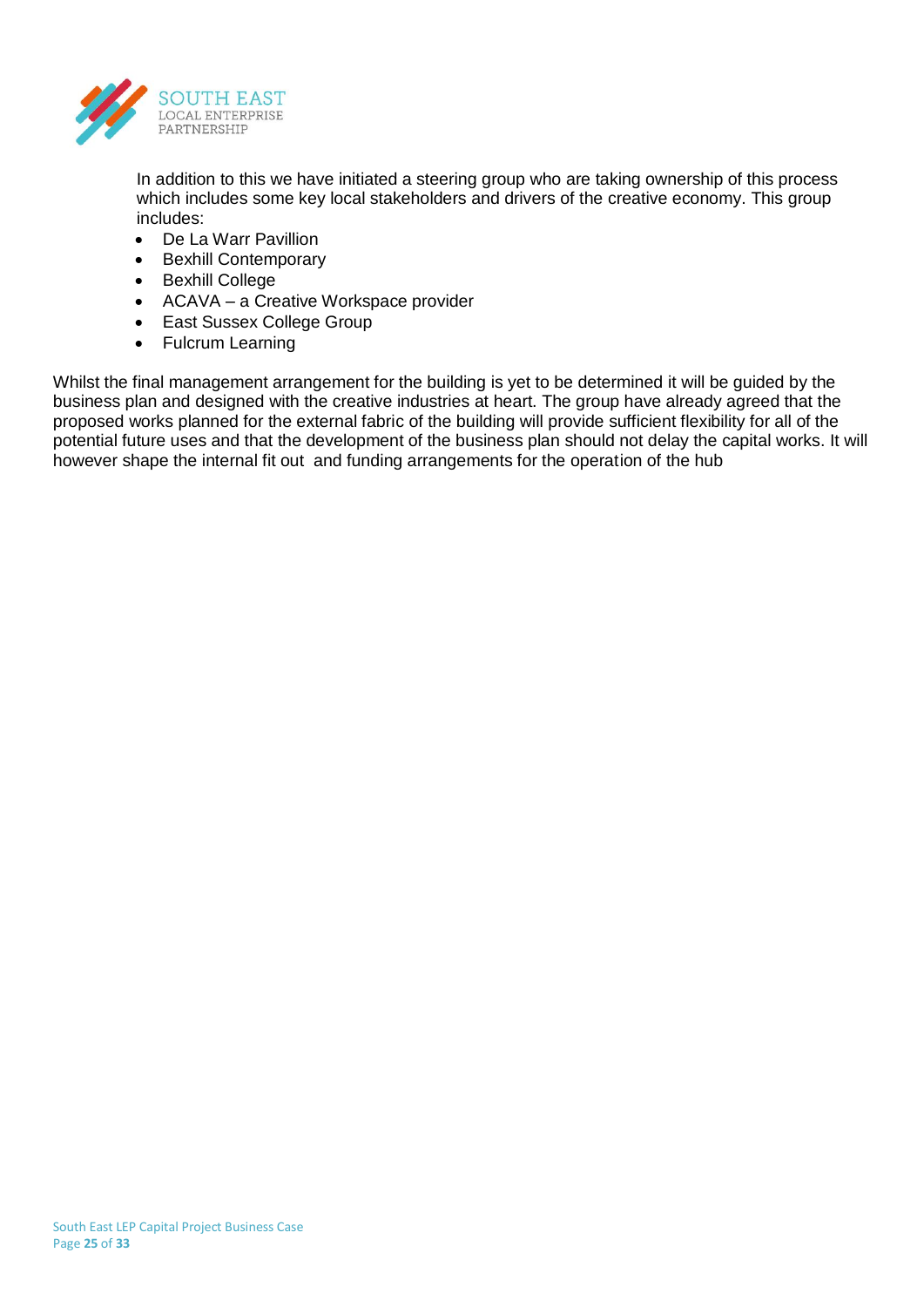

# 7. DECLARATIONS

| Has any director/partner ever been disqualified<br>from being a company director under the<br>Company Directors Disqualification Act (1986)<br>or ever been the proprietor, partner or director of<br>a business that has been subject to an<br><i>investigation (completed, current or pending)</i><br>undertaken under the Companies, Financial<br><b>Services or Banking Acts?</b> | Yes/No   |
|---------------------------------------------------------------------------------------------------------------------------------------------------------------------------------------------------------------------------------------------------------------------------------------------------------------------------------------------------------------------------------------|----------|
| Has any director/partner ever been bankrupt or<br>subject to an arrangement with creditors or ever<br>been the proprietor, partner or director of a<br>business subject to any formal insolvency<br>procedure such as receivership, liquidation, or<br>administration, or subject to an arrangement<br>with its creditors                                                             | Yes /No  |
| Has any director/partner ever been the<br>proprietor, partner or director of a business that<br>has been requested to repay a grant under any<br>government scheme?                                                                                                                                                                                                                   | Yes / No |

*\*If the answer is "yes" to any of these questions please give details on a separate sheet of paper of the person(s) and business(es) and details of the circumstances. This does not necessarily affect your chances of being awarded SELEP funding.*

I am content for information supplied here to be stored electronically, shared with the South East Local Enterprise Partnerships Independent Technical Evaluator, Steer Davies Gleave, and other public sector bodies who may be involved in considering the business case.

I understand that a copy of the main Business Case document will be made available on the South East Local Enterprise Partnership website one month in advance of the funding decision by SELEP Accountability Board. The Business Case supporting appendices will not be uploaded onto the website. Redactions to the main Business Case document will only be acceptable where they fall within a category for exemption, as stated in Appendix E.

Where scheme promoters consider information to fall within the categories for exemption (stated in Appendix E) they should provide a separate version of the main Business Case document to SELEP 6 weeks in advance of the SELEP Accountability Board meeting at which the funding decision is being taken, which highlights the proposed Business Case redactions.

I understand that if I give information that is incorrect or incomplete, funding may be withheld or reclaimed and action taken against me. I declare that the information I have given on this form is correct and complete. Any expenditure defrayed in advance of project approval is at risk of not being reimbursed and all spend of Local Growth Fund must be compliant with the Grant Conditions.

I understand that any offer may be publicised by means of a press release giving brief details of the project and the grant amount.

| Signature of applicant |  |
|------------------------|--|
| Print full name        |  |
| Designation            |  |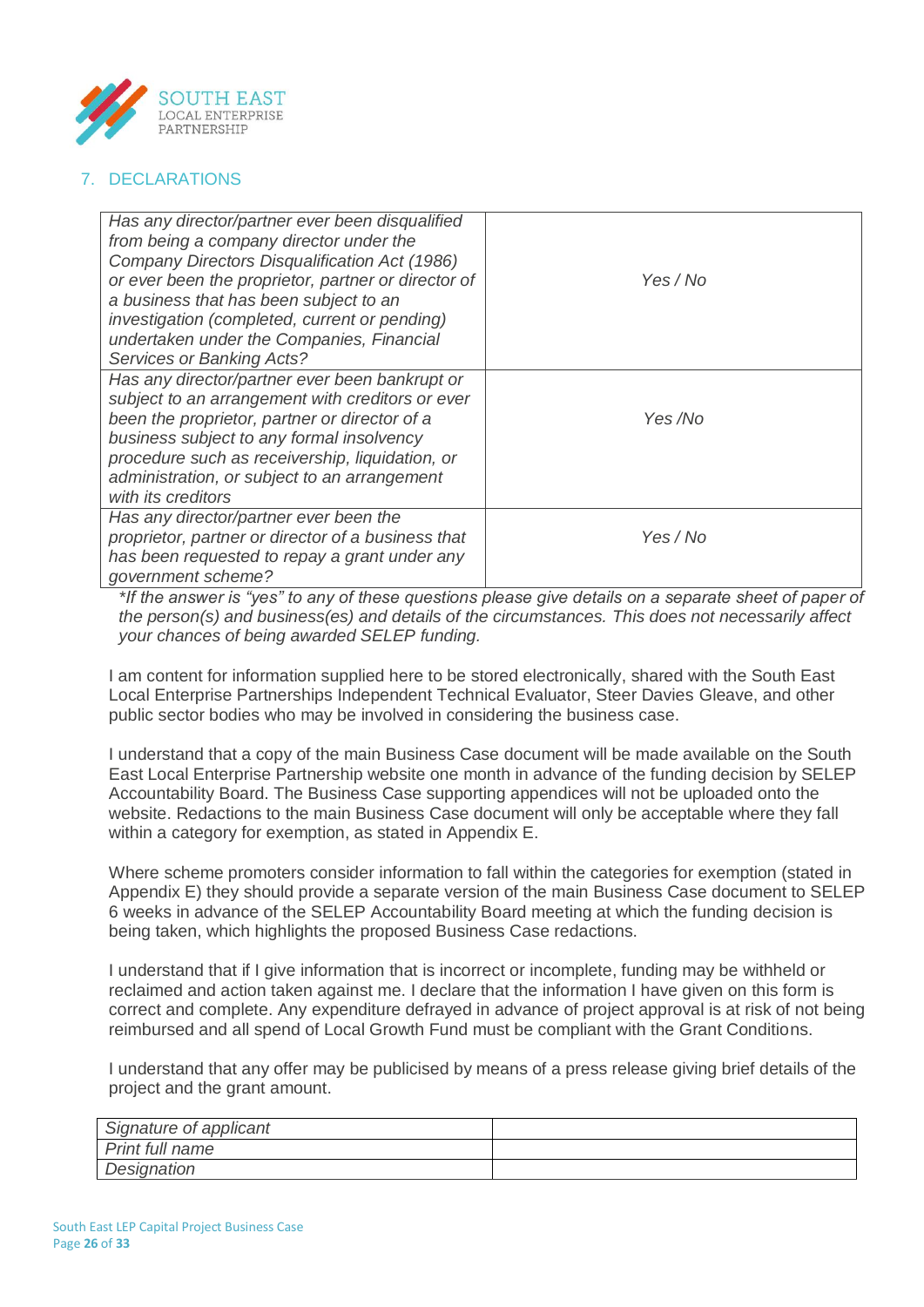

## 8. APPENDIX A - FUNDING COMMITMENT

*Draft S151 Officer Letter to support Business Case submission Dear Colleague In submitting this project Business Case, I confirm on behalf of [Insert name of County or Unitary Authority] that: • The information presented in this Business Case is accurate and correct as at the time of writing. • The funding has been identified to deliver the project and project benefits, as specified within the Business Case. Where sufficient funding has not been identified to deliver the project, this risk has been identified within the Business Case and brought to the attention of the SELEP Secretariat through the SELEP quarterly reporting process. • The risk assessment included in the project Business Case identifies all substantial project risks known at the time of Business Case submission. • The delivery body has considered the public-sector equality duty and has had regard to the requirements under s.149 of the Equality Act 2010 throughout their decision-making process. This should include the development of an Equality Impact Assessment which will remain as a live document through the projects development and delivery stages. • The delivery body has access to the skills, expertise and resource to support the delivery of the project • Adequate revenue budget has been or will be allocated to support the post scheme completion monitoring and benefit realisation reporting • The project will be delivered under the conditions in the signed LGF Service Level Agreement with the SELEP Accountable Body. I note that the Business Case will be made available on the SELEP website one month in advance of the funding decision being taken, subject to the removal of those parts of the Business Case which are commercially sensitive and confidential as agreed with the SELEP Accountable Body. Yours Sincerely, SRO (Director Level) …………………………………………… S151 Officer …………………………………………………………*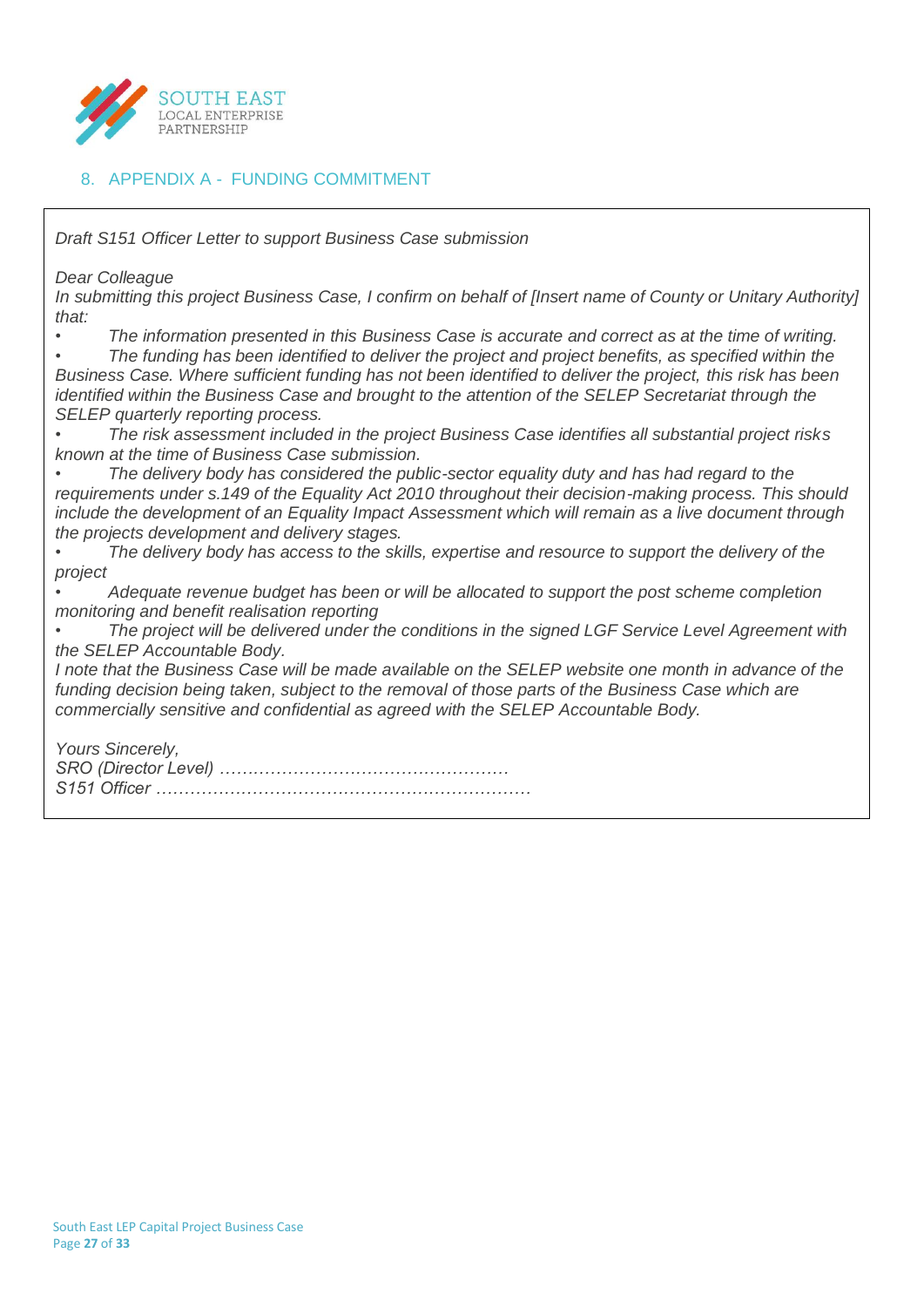

# 9. APPENDIX B – RISK MANAGEMENT STRATEGY

| <b>Description</b><br>of Risk                   | <b>Impact of Risk</b>                                                                                                                                                | <b>Risk</b><br>Owner | <b>Risk</b><br><b>Manager</b> | Likelihood of<br>occurrence<br>(Very Low/<br>Low/Med/High/<br><b>Very High)</b><br>$(1/2/3/4/5)$ * | <b>Impact (Very</b><br>Low/Low/<br>Med/High/<br>Very High)<br>$(1/2/3/4/5)$ ** | <b>Risk</b><br><b>Rating</b> | <b>Risk Mitigation</b>                                                                                                                                                                                                                                                                                                                                  | <b>Residual</b><br>Likelihood/I<br>mpact<br><b>Scores</b> |
|-------------------------------------------------|----------------------------------------------------------------------------------------------------------------------------------------------------------------------|----------------------|-------------------------------|----------------------------------------------------------------------------------------------------|--------------------------------------------------------------------------------|------------------------------|---------------------------------------------------------------------------------------------------------------------------------------------------------------------------------------------------------------------------------------------------------------------------------------------------------------------------------------------------------|-----------------------------------------------------------|
| Land<br>Acquisition                             | Land has now been fully<br>acquired and is within<br>the control of the Council                                                                                      | N/A                  | N/A                           | N/A                                                                                                | N/A                                                                            | N/A                          | N/A                                                                                                                                                                                                                                                                                                                                                     | N/A                                                       |
| Design and<br><b>Build Exceeds</b><br>estimates | The extent of the work<br>would have to be value<br>engineered and<br>potentially re-scoped                                                                          | <b>RDC</b>           | Stephen<br>Marsden            | Low $(2)$                                                                                          | High $(4)$                                                                     | 8                            | A full survey of the<br>building has been<br>undertaken and a cost of<br>works has been developed<br>by a quantity surveyor. We<br>have also identified<br>options for de-scoping that<br>would limit the impact of<br>the potential cost<br>overruns. A standard 20%<br>contingency has also been<br>applied as part of the<br>project cost estimates. | $2/2 = 6$                                                 |
| Take up of<br>space.                            | Following the<br>development if there is a<br>lack of take up for the<br>space then it creates a<br>financial sustainability<br>risk for the council as<br>landlord. | <b>RDC</b>           | <b>Mel Powell</b>             | $\overline{2}$                                                                                     | High $(4)$                                                                     | 8                            | The council are<br>establishing a working<br>group as set out in the<br>management case to<br>ensure proper marketing<br>to creative industries and<br>effective take up.                                                                                                                                                                               | $1/4 = 4$                                                 |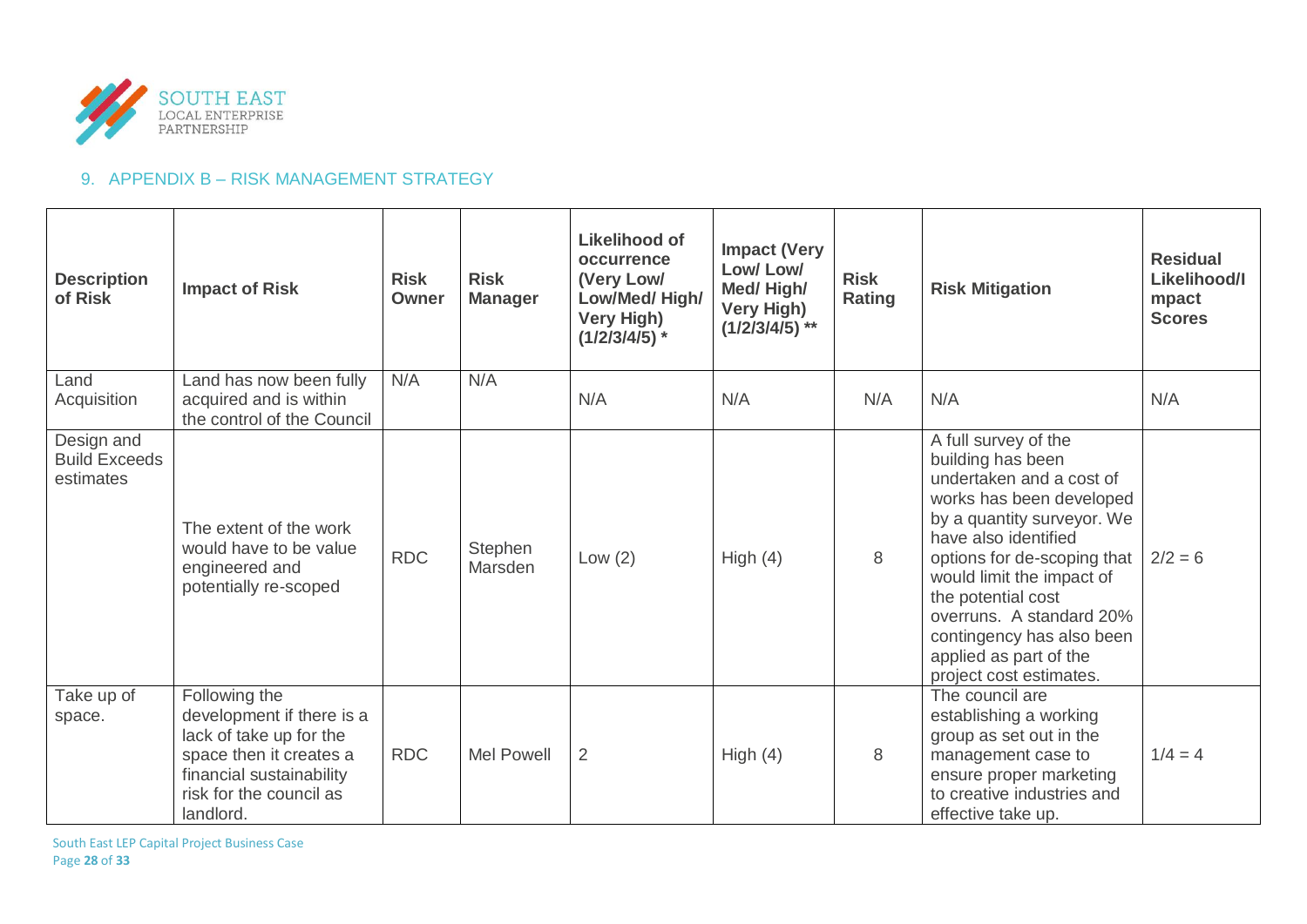

| Planning | Failure to secure<br>planning permission for<br>the external<br>amendments to the<br>building | <b>RDC</b> | Stephen<br>Marsden | Low $(1)$ | Med(3) | Pre-aplication planning<br>advice has been sought<br>and indicates that the local<br>planning authority are<br>supportive of the plans. If<br>planning permission were<br>refused then we would<br>look to only undertake<br>works within the existing<br>footprint of the building<br>and with the existing<br>accesses. | $1/3 = 3$ |
|----------|-----------------------------------------------------------------------------------------------|------------|--------------------|-----------|--------|---------------------------------------------------------------------------------------------------------------------------------------------------------------------------------------------------------------------------------------------------------------------------------------------------------------------------|-----------|
|          |                                                                                               |            |                    |           |        |                                                                                                                                                                                                                                                                                                                           |           |

\* Likelihood of occurrence scale: Very Low (1) more than 1 chance in 1000; Low (2) more than 1 chance in 100; Medium (3) more than 1 chance in 50; High (4) more than 1 chance in 25; Very High (5) more than 1 chance in 10.

\*\* Impact scale: Very Low (1) likely that impact could be resolved within 2 days; Low (2) potential for a few days' delay; Medium (3) potential for significant delay; High (4) potential for many weeks' delay; Very High (5) potential for many months' delay

*Please note, not all sections of the table may require completion.*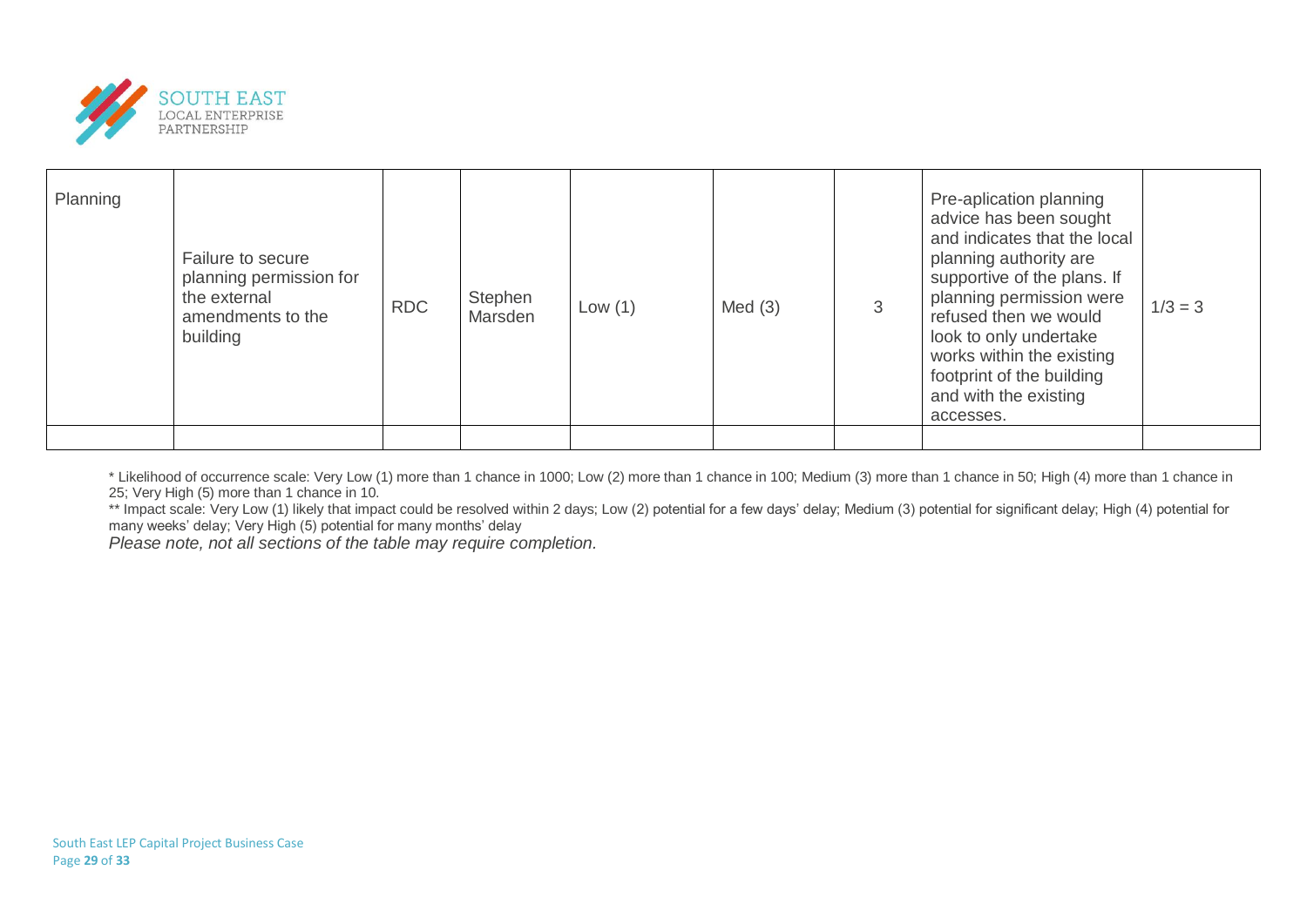

# 10. APPENDIX C – GANTT CHART

|                                                               |   | 2019         |   |             |   |   | 2020 |   |   |              |   |   |   |              |   |             |              | 2021 |   |                |   |              |   |   |
|---------------------------------------------------------------|---|--------------|---|-------------|---|---|------|---|---|--------------|---|---|---|--------------|---|-------------|--------------|------|---|----------------|---|--------------|---|---|
| <b>Tasks</b>                                                  | J | $\mathsf{A}$ | S | $\mathbf O$ | N | D | J    | F | M | $\mathsf{A}$ | M | J | J | $\mathsf{A}$ | S | $\mathbf O$ | $\mathsf{N}$ | D    | J | $\overline{F}$ | M | $\mathsf{A}$ | M | J |
| Completion of<br>business case<br>to AB approval<br>Planning  |   |              |   |             |   |   |      |   |   |              |   |   |   |              |   |             |              |      |   |                |   |              |   |   |
| Application                                                   |   |              |   |             |   |   |      |   |   |              |   |   |   |              |   |             |              |      |   |                |   |              |   |   |
| Procurement<br>and<br>appointment<br>of contractor            |   |              |   |             |   |   |      |   |   |              |   |   |   |              |   |             |              |      |   |                |   |              |   |   |
| Construction<br>Period                                        |   |              |   |             |   |   |      |   |   |              |   |   |   |              |   |             |              |      |   |                |   |              |   |   |
| Snagging<br>period                                            |   |              |   |             |   |   |      |   |   |              |   |   |   |              |   |             |              |      |   |                |   |              |   |   |
| <b>Internal Fit</b><br>Out                                    |   |              |   |             |   |   |      |   |   |              |   |   |   |              |   |             |              |      |   |                |   |              |   |   |
| Period from<br>first tenancy to<br>initial full<br>occupation |   |              |   |             |   |   |      |   |   |              |   |   |   |              |   |             |              |      |   |                |   |              |   |   |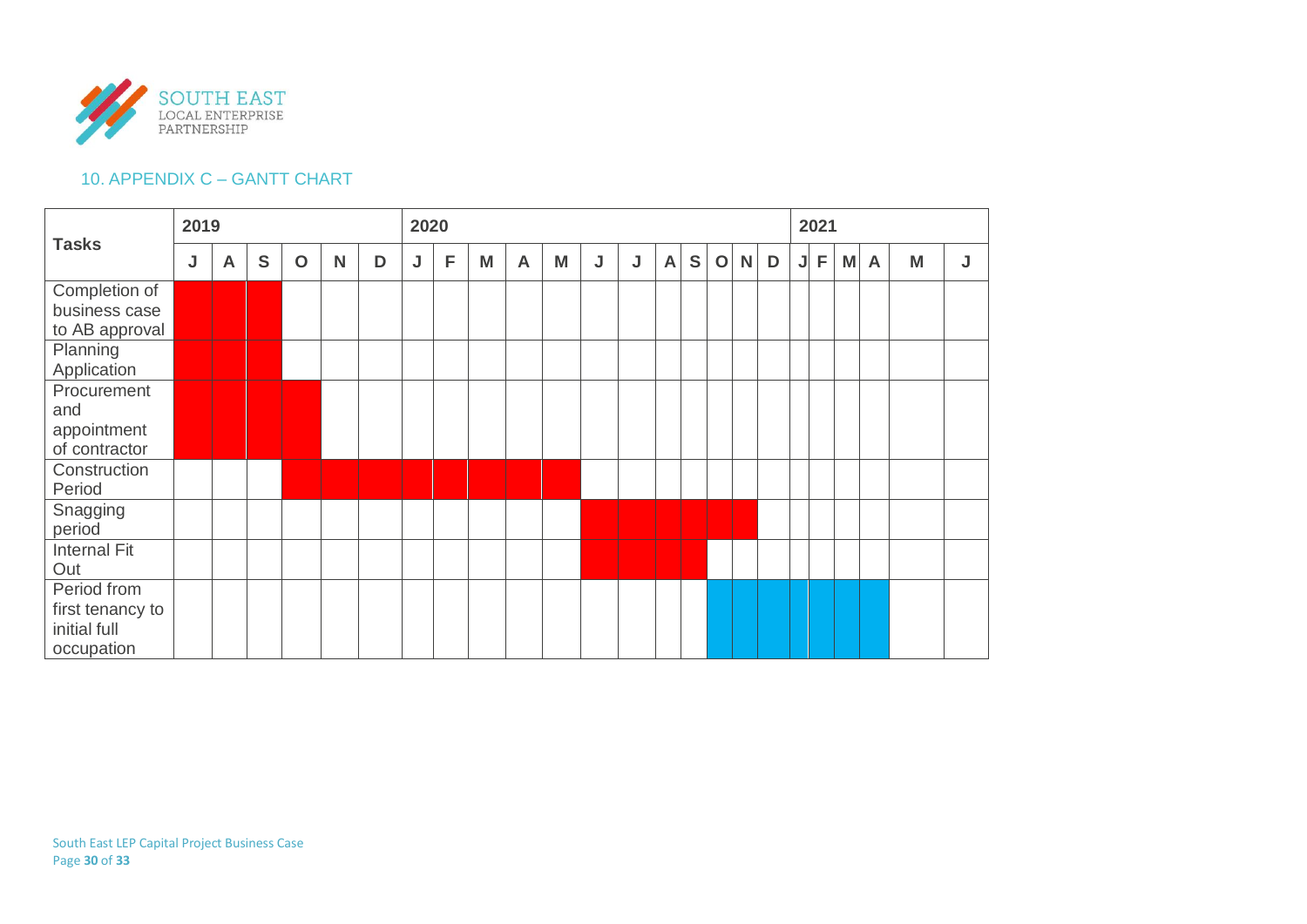

# 11. APPENDIX D – MONITORING AND EVALUATIONS METRICS

*Please note, it is not necessary to report against all the Monitoring and Evaluation Metrics below unless they are relevant to the scheme. There is scope to add further Monitoring and Evaluation Metrics where necessary.*

| <b>Category</b>                     | <b>Key Performance Indicators</b>                                                                                                   | <b>Description</b>                                                                                            |
|-------------------------------------|-------------------------------------------------------------------------------------------------------------------------------------|---------------------------------------------------------------------------------------------------------------|
| <b>High-level</b><br>outcomes       | Jobs connected to intervention (permanent,<br>paid FTE)                                                                             | [Add description where relevant to<br>describe how the relevant KPIs will<br>be used to monitor the outcomes] |
|                                     | Follow-on investment at site (£m) - Please<br>state whether Local Authority, Other Public<br>Sector, Private Sector or Third Sector | £100k additional investment from<br><b>ACE</b>                                                                |
| Land,                               | Anticipated commercial floorspace<br>refurbished - please state sqm and class                                                       | 1599sqm b1(c)                                                                                                 |
| <b>Property and</b><br><b>Flood</b> | Actual commercial floorspace refurbished -<br>please state sqm and class                                                            |                                                                                                               |
| <b>Protection</b><br>(outputs)      | Anticipated commercial floorspace occupied<br>- please state sqm and class                                                          | 1599sqm b1(c) by April 2021                                                                                   |
|                                     | Actual commercial floorspace occupied -<br>please state sqm and class                                                               |                                                                                                               |
|                                     | Commercial rental values (£/sqm per month,<br>by class)                                                                             |                                                                                                               |
|                                     | Actual number of new enterprises supported                                                                                          |                                                                                                               |
|                                     | Anticipated number of potential<br>entrepreneurs assisted to be enterprise<br>ready                                                 |                                                                                                               |
|                                     | Actual number of potential entrepreneurs<br>assisted to be enterprise ready                                                         |                                                                                                               |
|                                     | Anticipated number of enterprises receiving<br>grant support                                                                        |                                                                                                               |
| <b>Business,</b><br>Support,        | Actual number of enterprises receiving grant<br>support                                                                             |                                                                                                               |
| <b>Innovation</b><br>and            | Anticipated number of enterprises receiving<br>financial support other than grants                                                  |                                                                                                               |
| <b>Broadband</b><br>(outputs)       | Actual number of enterprises receiving<br>financial support other than grants                                                       |                                                                                                               |
|                                     | Anticipated no. of additional businesses with<br>broadband access of at least 30mbps                                                |                                                                                                               |
|                                     | Actual no, of additional businesses with<br>broadband access of at least 30mbps                                                     |                                                                                                               |
|                                     | Financial return on access to finance<br>schemes (%)                                                                                |                                                                                                               |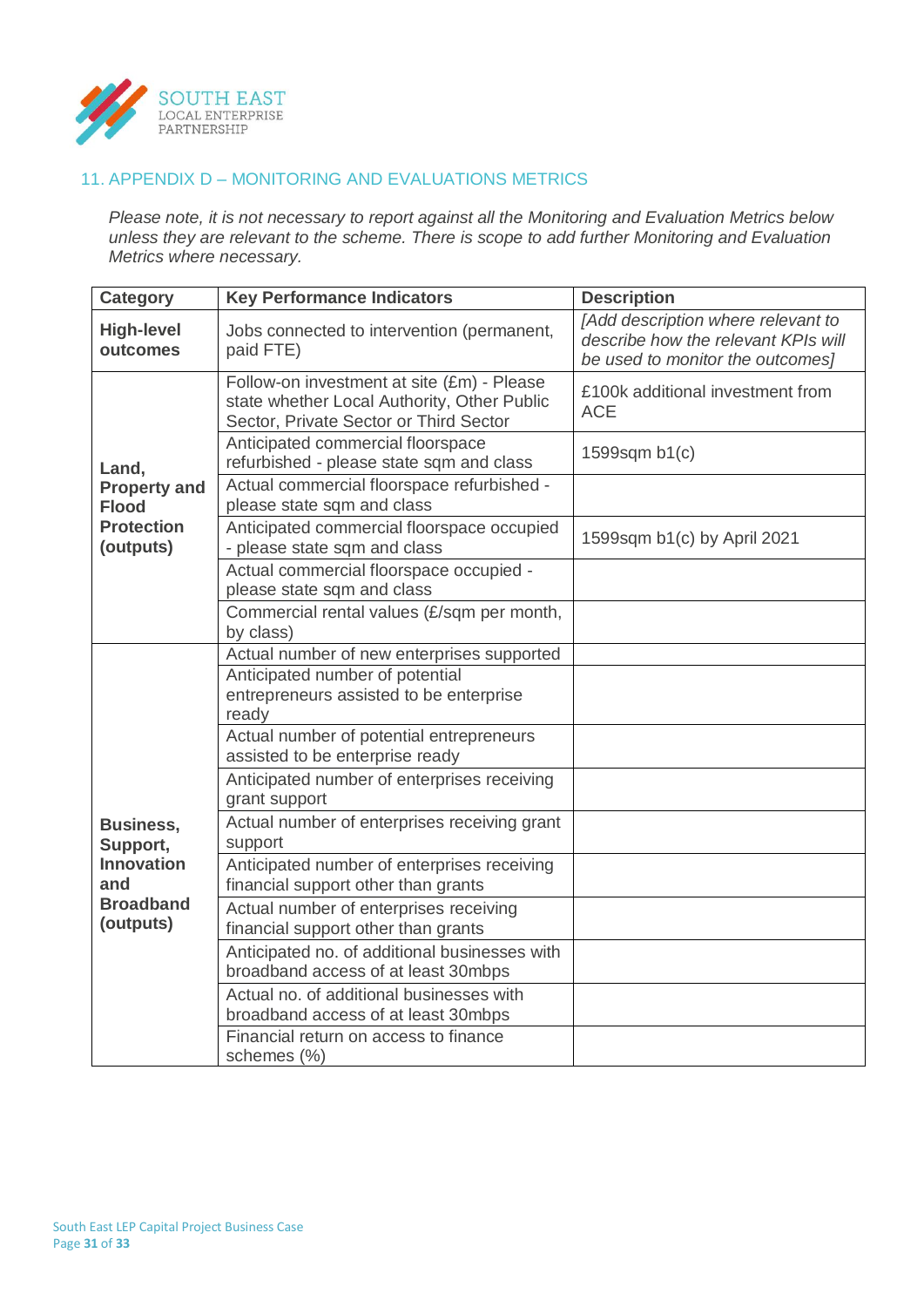

# 12. APPENDIX E – ECONOMIC APPRAISAL ASSUMPTIONS

*[The DCLG appraisal guide data book includes all of the appraisal and modelling values referred to in the appraisal guidance. Below is a summary table of assumptions that might be required. All applicants should clearly state all assumptions in a similar table.]*

| <b>Appraisal Assumptions</b>        | <b>Details</b>                                          |
|-------------------------------------|---------------------------------------------------------|
| <b>QRA and Risk allowance</b>       | As per financial case                                   |
| <b>Real Growth</b>                  | N/A                                                     |
| <b>Discounting</b>                  | HM Treasury Green Book Social Time Preference Rate      |
|                                     | (3.5% Y0-30; 3% Y31-60)                                 |
| <b>Sensitivity Tests</b>            | The positive value for money position is robust to      |
|                                     | changes in occupancy assumptions. As a sensitivity,     |
|                                     | assuming no churn and replenishment of occupancy        |
|                                     | the respective BCRs are 6.7 : 1 and 3.6 : 1.            |
| Additionality                       | 5% leakage; 50% displacement; 0% deadweight             |
| Administrative costs of regulation  | N/A                                                     |
| Appraisal period                    | Appraisal period: 15 years from completion of building: |
|                                     | 2020/21-2035/36 (in line with expected economic         |
|                                     | lifetime of refurbishment investment)                   |
| Distributional weights              | N/A                                                     |
| Employment                          | GVA impacts of net additional employment as outlined    |
|                                     | in economic case                                        |
| External impacts of development     | Not monetised                                           |
| <b>GDP</b>                          | N/A                                                     |
| House price index                   | N/A                                                     |
| Indirect taxation correction factor | N/A                                                     |
| Inflation                           | All values in 2018/19 prices. No inflation adjustment   |
| Land value uplift                   | N/A                                                     |
| Learning rates                      | N/A                                                     |
| Optimism bias                       | Not monetised                                           |
| Planning applications               |                                                         |
| Present value year                  | 2018/19                                                 |
| Private sector cost of capital      |                                                         |
| Rebound effects                     | N/A                                                     |
| <b>Regulatory transition costs</b>  | N/A                                                     |